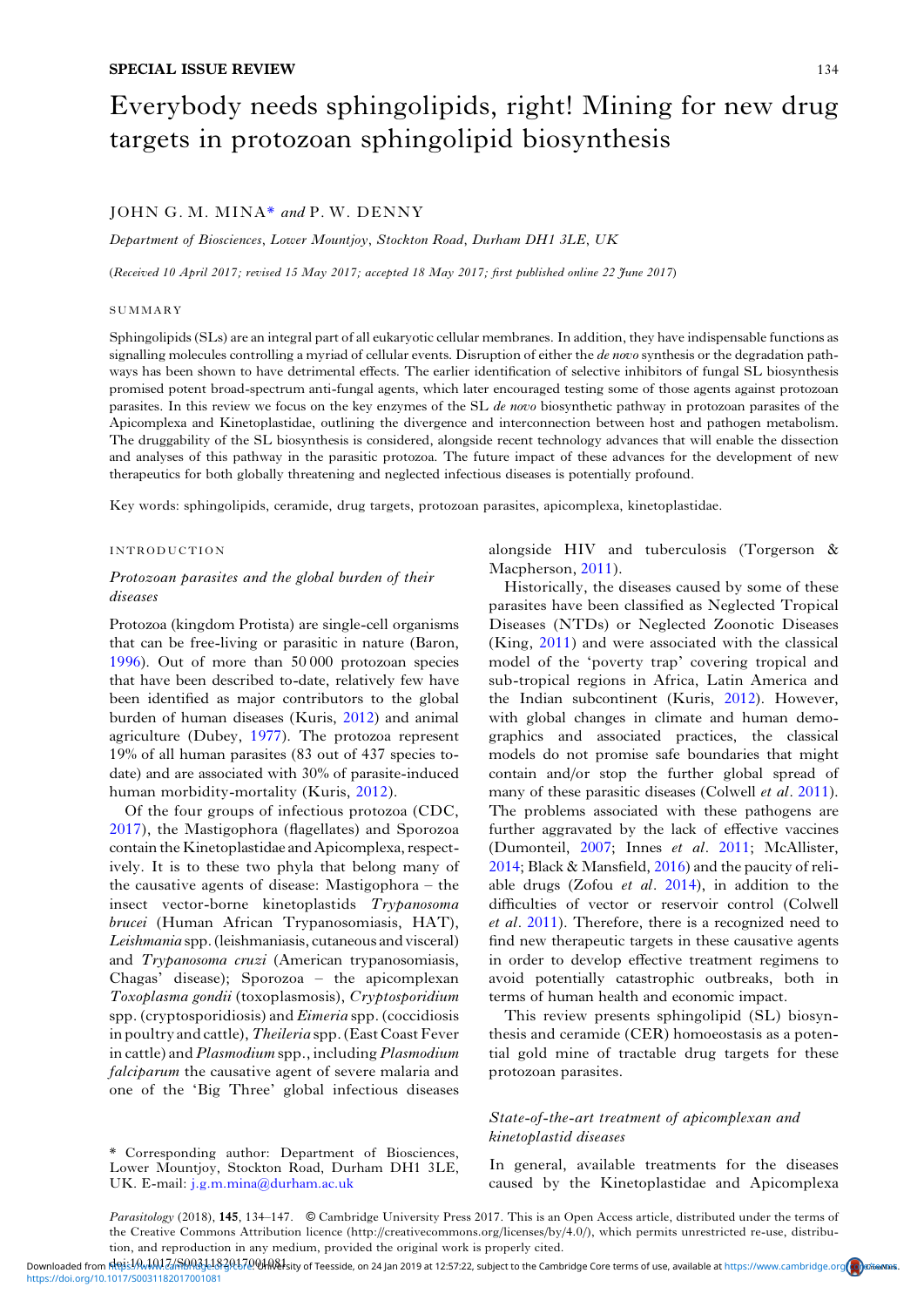are outdated (if not historic), with relatively few examples that were introduced recently, toxic and require a long treatment regimen, and therefore close monitoring of patients.

The kinetoplastid pathogens in focus here all cause NTDs and as such there are significant problems with the available drug regimens:

Leishmania spp. The treatment of leishmaniasis often requires a long course of intravenous pentavalent antimony drugs (e.g. Glucantime and Pentostam), aminosidine (paromomycin) or liposomal amphotericin B (Croft & Coombs, [2003](#page-10-0); Center for Food Security and Public Health, [2004](#page-9-0); WHO, [2004](#page-13-0); Kedzierski et al. [2009](#page-11-0)). The most recent addition was the orally available miltefosine (Sunder et al. [2002;](#page-13-0) Verma & Dey, [2004](#page-13-0)), originally developed as anti-neoplastic agent. Despite its teratogenic effects (Sunder et al. [2002\)](#page-13-0), due to the lack of other effective medications, it has been registered and is now used in India, Colombia, Guatemala and Germany (Soto & Berman, [2006\)](#page-12-0). Other regimens of treatment include Pentamidine (Bray et al. [2003\)](#page-9-0), allopurinol, dapsone, fluconazole, itraconazole and ketoconazole. However, to-date all available chemotherapeutic agents suffer from being toxic (Chappuis *et al.* [2007](#page-9-0)) or inaccessible, both geographically and financially, in endemic areas where public health is under-resourced, poor and underdeveloped. Additionally, the lack of effective vaccines (de Oliveira et al. [2009](#page-10-0)) and the alarming emergence of resistance to these drugs (Croft et al.  $2006$ ), combined with the short-lived prevention resulting from applying measures such as vector and reservoir host control (WHO, [2004](#page-13-0); Figueiredo et al. [2012](#page-10-0)), demand an intensive search for alternative antileishmanials to enable effective treatment and control.

Trypanosoma brucei. Another compelling example of the shortcomings of available treatments is HAT (Mina *et al.* [2009;](#page-11-0) Buckner *et al.* [2012\)](#page-9-0), where there is a lack of effective vaccines (Black & Mansfield, [2016\)](#page-9-0) and treatment depends on the stage of the disease. Whilst in the first stage, the drugs used are less toxic, easier to administer and more effective, treatment in the second stage requires drugs that can cross the blood-brain barrier, specifically the arsenates (Gibaud & Jaouen,  $2010$ ), making them considerably more toxic and complex to administer (Babokhov et al. [2013](#page-9-0)). Currently, four drugs are registered for HAT treatment and are provided free of charge to endemic countries through a WHO private partnership with Sanofi-Aventis (Pentamidine, melarsoprol and eflornithine) and Bayer AG (suramin) (Schmidt et al. [2012\)](#page-12-0). Unfortunately, all of them exhibit a broad range of adverse effects. Moreover, treatment regimens are usually highly restrictive, particularly in the second stage of the disease,

requiring hospital-based I.V. treatment with continuous monitoring.

Trypanosoma cruzi. Despite their toxic sideeffects, nifurtimox and benznidazole are the only licenced drugs available for treatment of Chagas' disease (Carabarin-Lima et al. [2013;](#page-9-0) Bermudez et al. [2016\)](#page-9-0), with the latter being the first choice due to its lower side effects. Also, benznidazole has been implemented in the treatment of women before pregnancy in order to prevent/reduce vertical transmission (Carabarin-Lima et al. [2013;](#page-9-0) Murcia et al. [2013](#page-11-0)). Due to the lack alternatives, efforts have been directed towards implementing different treatment regimens in order to reduce toxicity, e.g. intermittent administration schedules, combination therapy and re-purposing of commercial drugs (Bermudez et al. [2016](#page-9-0)).

Management of apicomplexan infections is also challenging and faces many of the same shortcomings encountered in the treatment of kinetoplastid infections.

Toxoplasma gondii. Treatment regimens for toxoplasmosis patients have essentially remained the same since the 1950s (Eyles & Coleman, [1953\)](#page-10-0). They largely depend on the repurposing of antibacterials (sulfadiazine, spiramycin and clindamycin) and antimalarials (pyrimethamine and atovaquone) (Opremcak et al. [1992;](#page-11-0) Andrews et al. [2014;](#page-9-0) Antczak et al. [2016](#page-9-0)) in combination, therapies that target parasite folic acid synthesis, protein synthesis or oxidative phosphorylation (Greif et al. [2001;](#page-10-0) Antczak et al. [2016\)](#page-9-0). Most of these chemotherapeutics are not readily bioavailable at the site of infection (e.g. unable to cross the blood-brain barrier); cannot be administered by patients with hypersensitivity to sulphonamides; have suspected teratogenic properties (Montoya & Remington, [2008](#page-11-0); Paquet & Yudin, [2013\)](#page-12-0); are threatened by the emergence of resistance (Sims, [2009\)](#page-12-0); or require adjuvant therapies (folinic acid supplement) to minimize toxic side effects (for a detailed review see Antczak et al. [2016\)](#page-9-0).

Toxoplasmosis is a representative of the urgent need for new antiprotozoal targets. In addition to the fact that  $T$ . *gondii* is estimated to infect  $2-3$  billion people worldwide (Welti et al. [2007](#page-13-0)), its treatment is complicated due to two main factors: (a) the parasite undergoes a complex life cycle with two predominant forms in the human host, namely, tachyzoites (proliferative form) and bradyzoites (encysted form, chronic toxoplasmosis); (b) bradyzoite burden is widespread but usually asymptomatic, although it has been associated with psychiatric disorders (Webster et al. [2013](#page-13-0)). However, in immunocompromised individuals encysted  $T$ . gondii transform into proliferative tachyzoite forms causing symptomatic disease, toxoplasmic encephalitis. As such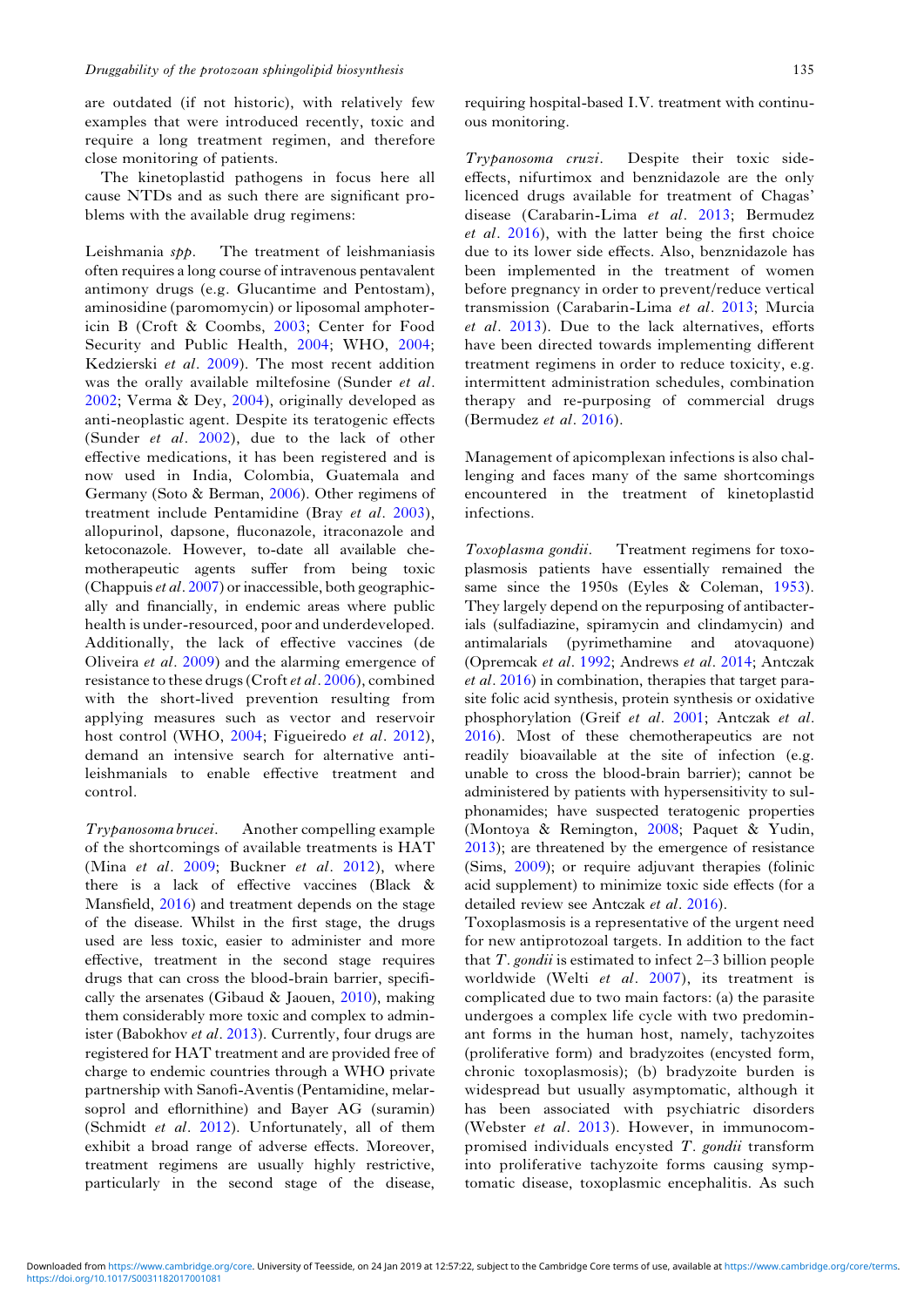T. gondii is an opportunistic parasite. Notably, all the above-mentioned drugs act only against the tachyzoite stage with no notable effect against encysted bradyzoites (Antczak et al. [2016](#page-9-0)). Recent data from our laboratory (Alqaisi et al. [2017](#page-9-0)) and others (Sonda et al. [2005](#page-12-0)) have shown that the Aureobasidin A and analogous depsipeptides, known to target yeast SL biosynthesis (Wuts et al. [2015](#page-13-0)), exhibit activity against bradyzoite T. gondii. This class of compounds may offer a potential treatment for chronic toxoplasmosis and, perhaps, some psychiatric disorders; although the mechanism of action is not via inhibition of parasite SL biosynthesis and is yet to be elucidated (Alqaisi et al. [2017\)](#page-9-0).

Plasmodium falciparum. Falciparum malaria remains one of the 'Big Three', most prevalent and deadly infectious diseases across tropical and subtropical regions, with an estimated 154–289 million cases in 2010 (212 million cases in 2015), and 660 000 (429 000 in 2015) associated deaths; although the actual numbers might be even higher (Biamonte et al. [2013;](#page-9-0) WHO, [2016](#page-13-0)).

Similar to T. gondii, Plasmodium parasite undergoes a complex life cycle with different stages in different organs of the host, rendering treatment challenging: sporozoites and schizonts in the liver, and merozoites, trophozoites and gametocytes in the blood (Dechy-Cabaret & Benoit-Vical, [2012\)](#page-10-0). Artemisininbased combination therapies (ACTs) are the standard for treating malaria cases with typical partner drugs including lumefantrine and piperaquine, e.g. Coartem™ (Novartis) and Eurartesim™ (Sigma-Tau) (Biamonte et al. [2013](#page-9-0)). Other regimens include the use of parenteral artesunate (severe malaria) (Dondorp et al. [2010](#page-10-0)a), primaquine (liver and transmission, gametocyte, stages) (Dondorp, [2013\)](#page-10-0), mefloquine and sulfadoxine/pyrimethamine in combination (effective as single dose antimalarial drug) (Biamonte et al. [2013](#page-9-0)) and atovaquone/proguanil, Malarone™ (GlaxoSmith Kline), as a prophylactic treatment.

However, although combination therapies have now been adopted, resistance against many existing antimalarials has been observed since the 1950s (Bishop, [1951](#page-9-0); Hallinan, [1953](#page-10-0); Sandosham et al. [1964](#page-12-0)) and remains a severe threat (Rieckmann & Cheng, [2002](#page-12-0); Chinappi et al. [2010;](#page-10-0) Dondorp et al. [2010](#page-10-0)b; Newton et al. [2016](#page-11-0); Parija, [2016](#page-12-0); Menard & Dondorp, [2017;](#page-11-0) Zhou et al. [2017](#page-13-0)). This bleak view of the future of available anti-malarial chemotherapeutics makes it imperative to invest more efforts in identifying new potent chemotypes that will offer both efficacy and safety.

Cryptosporidium spp. Like T. gondii, Cryptosporidium parvum and Cryptosporidium hominis usually cause a self-limiting disease in healthy individuals but represent a manifest problem in immuno-

compromised patients, particularly those with AIDS, where infection leads to acute and protracted life-threatening gastroenteritis (Chen et al. [2002](#page-10-0)). More recent data have led to a radical reassessment of the impact of cryptosporidiosis, with the number of Cryptosporidium-attributable diarrhoea episodes estimated at >7·5 million in children aged <24 months in sub-Saharan Africa and South Asia where infection is estimated to contribute to >250 000 infant deaths per year (Sow et al. [2016\)](#page-12-0). Current treatment of cryptosporidiosis relies on a single FDA-approved drug, nitazoxanide, which has limited efficacy in those most at risk. More recently, the repurposing of antimalarials, e.g. quinolones and allopurinols, has been proposed (Gamo et al. [2010](#page-10-0); Chellan et al. [2017](#page-9-0)). The distinctive metabolic features of this parasite from other apicomplexan organisms, e.g. no plastid-derived apicoplast and the absence of the citrate cycle and cytochrome-based respiratory chain (Ryan & Hijjawi, [2015\)](#page-12-0), confer several limitations for the identification of targets necessary for the development of anticryptosporidial drugs. However, the core metabolic pathways, e.g. energy metabolism and lipid synthesis are still present and exhibit high level of divergence from the mammalian host, thus presenting an opportunity to identify new drug targets that promise effective and selective treatment (Chellan et al. [2017](#page-9-0)).

## The biological significance of SLs

SLs are a class of lipids that are ubiquitous in eukaryotic cell membranes, particularly the plasma membrane, as well as in some prokaryotic organisms and viruses (Merrill & Sandhoff, [2002](#page-11-0)). Since their earliest characterization by Thudichum ([1884](#page-13-0)), they have been a subject of controversy. Initially, they had been considered of structural importance only; however, over the last couple of decades, several reports have revealed their indispensability to a plethora of functions including, but not limited to, the formation of structural domains, polarized cellular trafficking, signal transduction, cell growth, differentiation and apoptosis (Huwiler et al. [2000](#page-11-0); Ohanian & Ohanian, [2001;](#page-11-0) Cuvillier, [2002;](#page-10-0) Pettus et al. [2002;](#page-12-0) Buccoliero & Futerman, [2003](#page-9-0)).

SLs consist structurally of a sphingoid base backbone, e.g. sphingosine (SPH) that can be N-acylated to form CER. To the latter, a variety of head groups: charged, neutral, phosphorylated and/or glycosylated can be attached to form complex SLs, e.g. sphingomyelin (SM), as the primary complex mammalian SL; and inositol phosphorylceramide (IPC) in fungi, plants and numerous protozoa [\(Fig. 1](#page-3-0)). These molecules have both polar and non-polar regions giving rise to their amphipathic character, which accounts for their tendency to aggregate into membranous structures, yet retaining the interfacial ability to interact with various partners, e.g.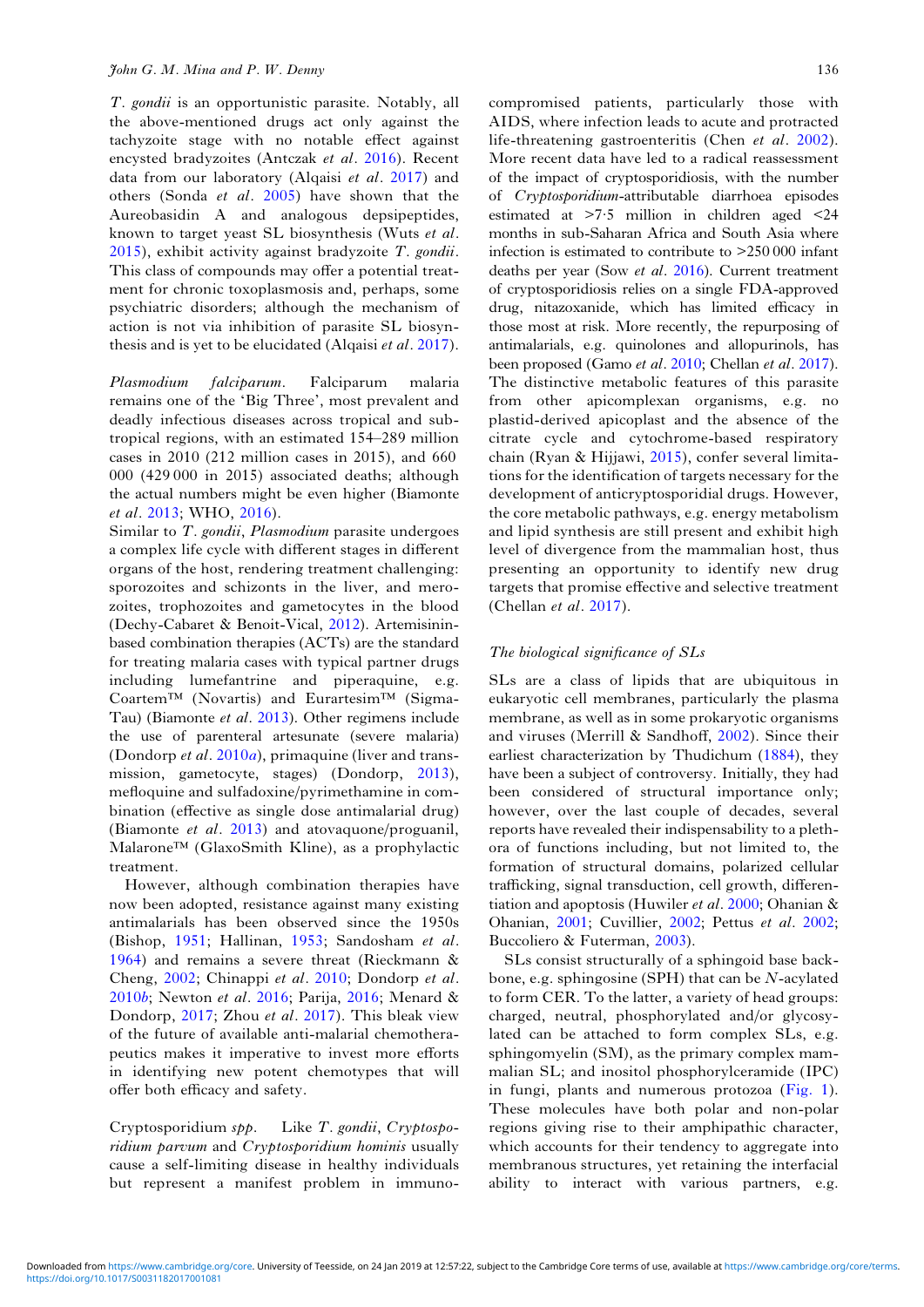<span id="page-3-0"></span>

Fig. 1. Illustration of the predominant species of complex sphingolipid in organisms from different evolutionary clades: EPC in Drosophila; SM in mammals; and IPC in Leishmania and T. cruzi (as representatives of protozoan parasites) and in fungi and plants. IPC is absent from Mammalian cells but essential for many pathogenic organisms (red box). Glycosylated sphingolipids are also ubiquitous across different species. Backbone chain length is commonly C18 derived from palmitoyl-CoA. Mammals M, Fungi and Plants FP, Leishmania spp. L, Trypanosoma cruzi Tc, Trypanosoma brucei Tb, Toxoplasma gondii Tg and Plasmodium falciparum Pf. \*Denotes developmental regulation. EPC, ethanolamine phosphorylceramide; IPC, inositol phosphorylceramide; SM, sphingomyelin.

involvement of glycosphingolipids (GSLs) in cellular recognition complexes, cell adhesion and the regulation of cell growth (Gurr *et al.* [2002\)](#page-10-0). Furthermore, the diversity of their chemical structures allows for distinctive roles within cellular metabolism, e.g. the signalling functions of SPH and CER vs sphingosine-1-phosphate (S1P) and ceramide-1-phosphate (C1P) (Merrill & Sandhoff, [2002;](#page-11-0) Metzler, [2003](#page-11-0)).

#### SLs as indispensable structural components

The unique structural features of SLs (the free 3-hydroxy group, the amide functionality and the C4–C5 trans double bond) affect their biophysical properties rendering these molecules different from their glycerolipid counterparts, i.e. SM vs phosphatidylcholine (PC) (Boggs, [1980,](#page-9-0) [1987;](#page-9-0) Talbott et al., [2000;](#page-13-0) Ramstedt & Slotte, [2002](#page-12-0)). Such interfacial differences give complex SLs, such as SM, the unique ability to form both intra- and intermolecular

hydrogen bonds (Bruzik, [1988\)](#page-9-0) that are fine-tuned by the trans double bond (Ramstedt & Slotte, [2002](#page-12-0)). This ability is reflected in the tendency of SLs to cluster rather than behave like typical 'fluid' membrane lipids. Naturally occurring SLs undergo the  $L_{\beta}$  (gel phase) to  $L_{\alpha}$  (lamellar phase) transition near the physiological temperature of 37 °C, in contrast, this transition for naturally occurring glycerolipids is near or below 0 °C. Additionally, the long saturated alkyl chains of SLs allow them to pack tightly with sterols, stabilized by hydrogen bonding (Ramstedt & Slotte, [2002\)](#page-12-0), to form laterally compact hydrophobic microdomains commonly known as 'lipid rafts' (Futerman & Hannun, [2004\)](#page-10-0). Similar results have been reported with the fungal/plant counterpart of SM, IPC, where it was shown that IPC was able to form sterol containing ordered domains in model systems (Björkbom et al. [2010](#page-9-0)). These membrane micro-domains can readily segregate from the more disordered and expanded domains of unsaturated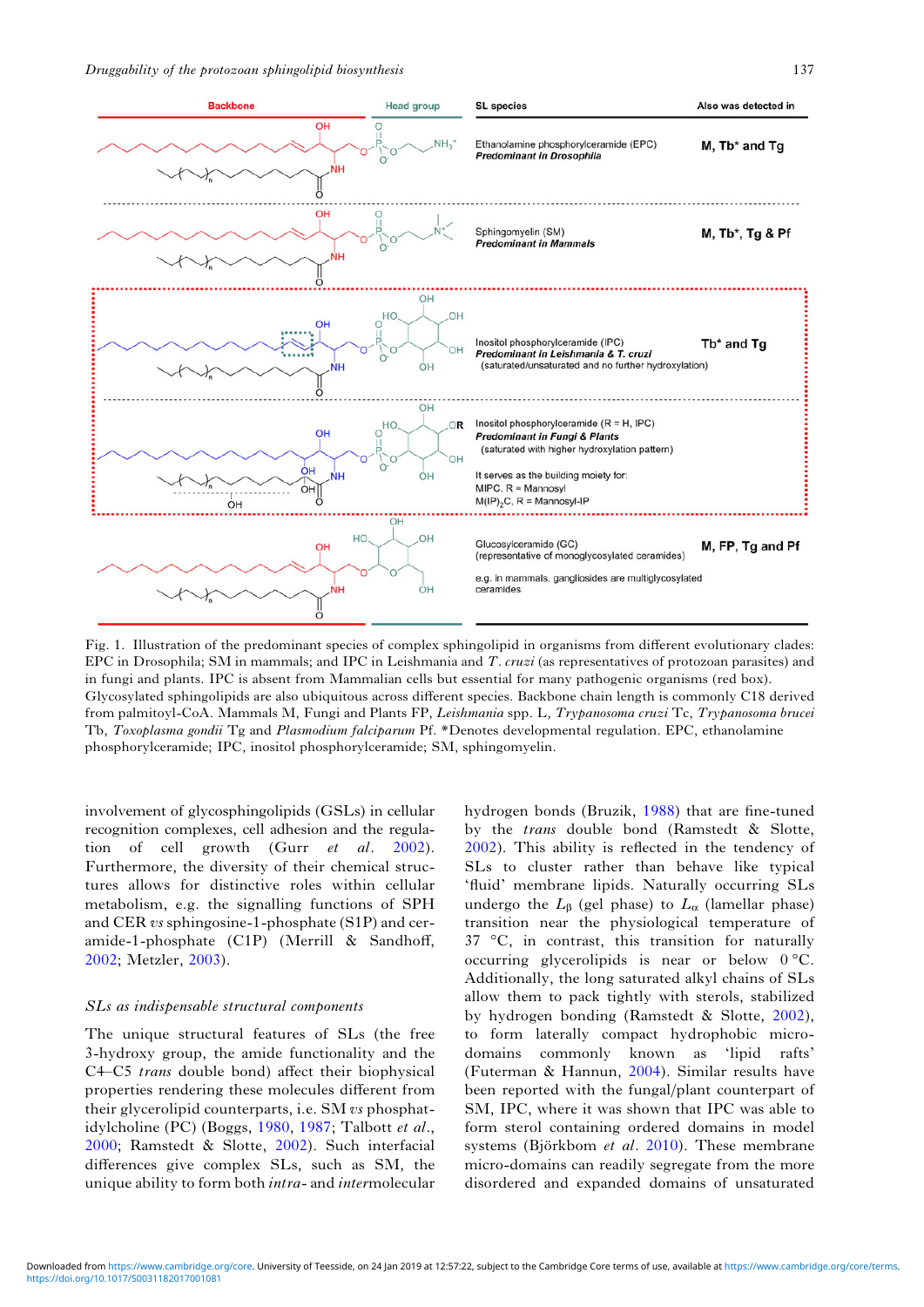acyl chains of glycerolipids (Merrill & Sandhoff, [2002](#page-13-0)). They have been proposed to function in a diverse array of processes from polarised trafficking of lipid modified proteins (Brown & London, [1998](#page-9-0)) and the stabilization of other types of biological structures such as lamellar bodies, to the assembly and activation of signal transduction complexes (Brown & London, [2000](#page-9-0); Magee et al. [2002;](#page-11-0) Pierce, [2002;](#page-12-0) Vance & Vance, [2002;](#page-13-0) Hannun & Obeid, [2008\)](#page-10-0). They have also been involved in the formation of detergent-insoluble gel-phase domains (Ramstedt & Slotte, [2002\)](#page-12-0) via the extensive hydrogen-bonding network in the head groups of GSLs that have been implicated during the formation of 'caveolae' and surface recognition (Merrill & Sandhoff, [2002](#page-13-0)).

#### SLs as indispensable signalling agents

SLs can also function as bioactive signalling molecules due to their biophysical properties, e.g. the low  $pK_a$  (7–8) of SPH allows it to remain partially uncharged at physiological pH retaining the ability to move across membranes (Merrill & Sandhoff, [2002\)](#page-13-0). Likewise, CER, a neutral species, is able to freely flip flop across membranes (Hannun & Obeid, [2008](#page-10-0)). Many studies have produced evidence of such signalling functions, e.g. SPH exerts pleiotropic effects on protein kinases; CER mediates many cell-stress responses, including the regulation of apoptosis (Georgopapadakou, [2000](#page-10-0)); and S1P has crucial roles in cell survival, cell migration and inflammation (Hannun & Obeid, [2008\)](#page-10-0)

## SL metabolism and the rationale for druggability

The indispensability of SLs for a myriad of cellular processes and functions, ranging from structural integrity to signalling events, makes it is unsurprising that the SL biosynthesis is highly conserved in all eukaryotes where it is, alongside its proposed regulators (Holthuis et al. [2006\)](#page-11-0), an essential pathway (Heung et al. [2006;](#page-10-0) Sutterwala et al. [2007](#page-13-0)). This has lead the pathway to be considered vital for protozoan pathogenesis and, therefore, a drug target; e.g. SM synthase activity in *Plasmodium* (Heung et al. [2006](#page-10-0)). In order to characterise the druggability of protozoan SL biosynthesis, the mammalian pathway, as the most studied system, will be used as the reference model in the following discussions.

SL metabolism constitutes a highly complex network involving critical intersections with various other pathways, particularly glycerolipid biosynthesis (Holthuis & Menon, [2014](#page-11-0)). CER represents the corner stone for both biosynthesis and catabolism, modulating cell fate (Hannun & Obeid, [2008\)](#page-10-0). Dysregulation of either SL biosynthesis or catabolism could result in cell death, e.g. of protozoan

parasites (Yatsu, [1971;](#page-13-0) Brady, [1978;](#page-9-0) Chen et al. [1999;](#page-9-0) Merrill & Sandhoff, [2002\)](#page-13-0), however here our focus will be on the former pathway.

Considering the central position of CER, the druggability of SL metabolism revolves around dysregulation of 'Ceramide Homeostasis' (Young et al. [2012\)](#page-13-0) which in turn leads to ripple effects perturbing the balance between the pro-apoptotic CER and the mitogenic diacylglycerol (DAG), consequently determining cell fate ([Fig. 2](#page-5-0)) – a mechanism that has been associated with resistance to anti-cancer treatments (Ségui *et al.* [2006\)](#page-12-0) and has been reported in protozoan parasites, e.g. Plasmodium (Pankova-Kholmyansky et al. [2003;](#page-12-0) Labaied et al. [2004](#page-11-0)). The characterisation of several key enzymes involved in SL de novo biosynthesis has revealed divergence between mammalian and protozoan species. Thus, attention has been given to the exploitation of the SL biosynthetic pathway (parasite and/or host) for new drug targets or regimens (Sugimoto et al. [2004](#page-12-0); Zhang et al. [2005](#page-13-0); Denny et al. [2006](#page-10-0); Tanaka et al. [2007](#page-13-0); Pruett et al. [2008;](#page-12-0) Mina et al. [2009](#page-11-0); Tatematsu et al. [2011](#page-13-0); Young et al. [2012](#page-13-0)).

#### SL METABOLISM

#### The key steps in de novo biosynthesis

SL de novo biosynthesis can be simplified into three key steps: a gate-keeper and two cell fate modulator steps. The former comprises the up-stream rate-limiting step of the condensation of acyl-CoA and Lserine, in the endoplasmic reticulum (ER) via serine palmitoyltransferase (SPT), to produce dihydrosphingosine. The latter comprises first the formation of CER in the ER by the action of ceramide synthase (CerS), and then the formation of complex SLs in the Golgi. These products vary depending on the species, and are formed under the catalysis of what could be generically termed SL synthases: SM synthase in mammals and IPC synthase in fungi, plants and protozoa. It is worth mentioning that another Golgi localized metabolic pathway results in the formation of glycosylated CER species, and also contributes to the regulation CER levels (Holthuis & Menon, [2014](#page-11-0)) [\(Fig. 2\)](#page-5-0).

## Protozoan parasites vs host: differences & opportunities

The cross-species differences encountered in the first, SPT-catalysed, step are mostly minor in terms of the chemical structure of the product; mainly due to the chain length of the acyl-CoA utilised in the reaction, e.g. myristoyl-CoA (in Leishmania spp. amongst other odd sphingoid base lengths (Hsu *et al.*  $2007$ )) and palmitoyl-CoA, with the latter more predominant across the Eukaryota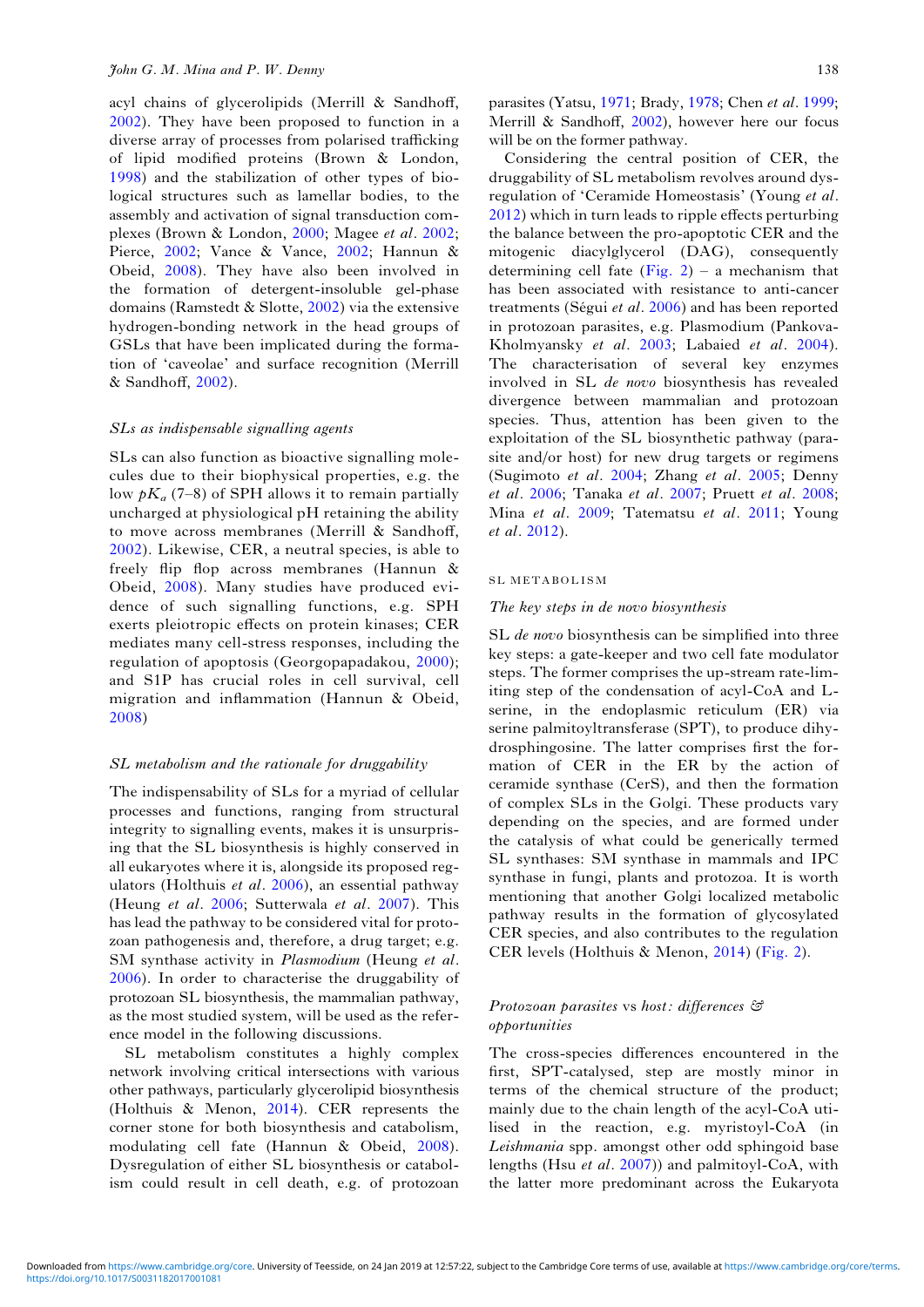<span id="page-5-0"></span>

Fig. 2. Schematic representation of de novo sphingolipid metabolism. Three key steps are highlighted: (1) SPT, evolutionary divergent in T. gondii; (2) CerS, fewer isoforms in protozoan parasite (c.f. 6 isoforms in mammals); SLS, while predominantly synthesising SM in mammals and to a lesser extent EPC, orthologues in protozoan parasites (Leishmania spp., T. brucei, T. cruzi and T. gondii) can synthesise IPC, an activity that is absent from mammalian cells and the target of the highly specific fungal inhibitors shown. The scheme also illustrates the differential cellular effects of ceramide vs DAG (diacylglycerol). Accumulation of ceramide elicits an apoptotic response while increasing concentrations of DAG promotes cell growth. CerS, ceramide synthase; GluCerS, glucosylceramide synthase; SLS, sphingolipid synthase; SPT, serine palmitoyltransferase; PC, phosphatidylcholine; PE, phosphatidylethanolamine; PI, phosphatidylinositol; SM, sphingomyelin; EPC, ethanolamine phosphorylceramide and IPC, inositol phosphorylceramide.

(in mammals, Plasmodium and T. brucei) (Richmond et al. [2010;](#page-12-0) Botté et al. [2013\)](#page-9-0). Further differences may be apparent with respect to the catalysing enzyme, SPT (vide infra). However, clear divergence is observed in the second and the third steps, both of which represent a cell-fate modulator process. CerSs exhibit differential preferences for the chain length of the acyl-CoA substrate (Park et al. [2014\)](#page-12-0) and its hydroxylation pattern (Layre & Moody, [2013](#page-11-0)), with 6 isoforms present in humans suggesting a different role for each CER species produced (Levy & Futerman, [2010;](#page-11-0) Figueiredo et al. [2012\)](#page-10-0). To-date, one or, maximum, two genes encoding CerS function have been identified in protozoan parasite species (Koeller & Heise, [2011](#page-11-0)). However, most interesting is the variation in the complex SL formed in the Golgi, reflecting significant differences in the active site of the SL synthases catalysing the transfer reaction. The divergence of the protozoal complex SL synthases, and the synthetic products, with respect to the mammalian host, may provide opportunities to design selective inhibitors. Previously, this step has been validated as a promising drug target in fungi using aureobasidin A (AbA) (Fig. 2) (Denny et al. [2006\)](#page-10-0).

## Serine palmitoyl transferase (SPT)

SPTs are members of the pyridoxal 5′-phosphate (PLP)-dependent (Sandmeier et al. [1994](#page-12-0)) α-oxoamine synthase family and share a conserved motif (T[FL][GTS]K[SAG][FLV]G) around the PLPbinding lysine (in bold) (Young et al. [2012](#page-13-0)). SPT catalyses the first rate-limiting step in the de novo biosynthesis of SLs (Weiss & Stoffel, [1997](#page-13-0); Hojjati et al. [2005](#page-11-0)) (Fig. 2), a reaction involving the decarboxylative Claisen-like condensation of serine and an acyl-CoA (Lowther et al. [2012\)](#page-11-0), to yield the sphingoid base backbone, 3-ketodihydrosphingosine (3-KDS) (Hanada, [2003](#page-10-0); Raman et al. [2009](#page-12-0); Lowther et al. [2012\)](#page-11-0). Therefore, SPT represents the 'Gatekeeper' of the SL biosynthetic pathway.

All eukaryotic SPTs studied to date are ER-resident and membrane bound with a heterodimeric protein core consisting of two subunits sharing ∼20% identity: LCB1 and LCB2, ∼53 and ∼63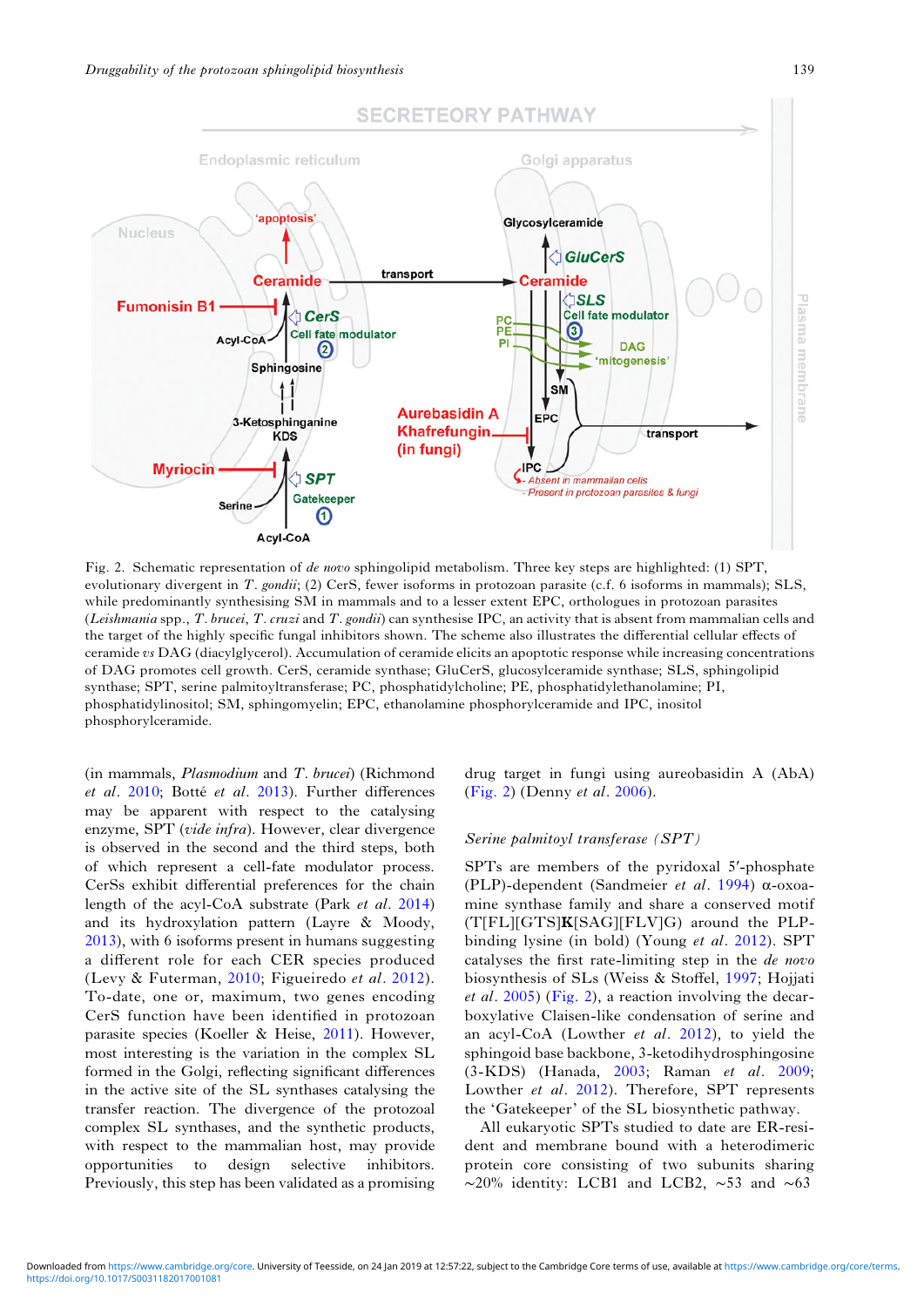kDa respectively (Hanada, [2003](#page-10-0); Denny et al. [2004](#page-10-0); Han et al. [2004](#page-10-0); Chen et al. [2006\)](#page-10-0). The latter contains the canonical PLP cofactor binding site while the former has been suggested to be important for complex stability (Lowther et al. [2012](#page-11-0)). In contrast, the orthologous SPT from sphingomonad bacteria is a soluble 45 kDa homodimer (Ikushiro et al. [2001\)](#page-11-0). SPT activity in apicomplexan parasites has been detected and was proposed as a potential drug target (Gerold & Schwarz, [2001](#page-10-0); Bisanz et al. [2006;](#page-9-0) Coppens, [2013](#page-10-0)), however the enzyme(s) responsible have yet to be further characterized (Mina et al. [2017](#page-11-0)). In contrast, kinetoplastid parasites have been shown to possess a heterodimeric SPT similar to the mammalian orthologue (Denny et al. [2004\)](#page-10-0). Inhibiting SPT activity (e.g. using myriocin, [Fig. 2\)](#page-5-0) results in various effects in different species. Mammalian cells exhibited a loss of viability, with a partial loss of SPT function resulting in a rare SL metabolic disease, Hereditary Sensory Neuropathy type I (HSN1) (Hanada, [2003\)](#page-10-0). In contrast, Saccharomyces cerevisiae were found to be relatively tolerant (Nagiec et al. [1994\)](#page-11-0), and Leishmania major lacking LCB2 were viable but unable to differentiate into infective metacyclic forms (Zhang et al. [2003\)](#page-13-0). However, T. brucei procyclic forms in which SPT expression was reduced were non-viable (Fridberg et al. [2008\)](#page-10-0).

The SPT catalysed reaction product, 3KDS, is subsequently reduced by 3-ketosphinganine reductase to form sphinganine (dihydrosphingosine). Subsequent minor metabolic differences are encountered across different species; mainly concerning the order of the hydroxylation (in fungi and higher plants) and acylation to produce CERs (Sugimoto et al. [2004](#page-12-0)).

#### Ceramide synthase

In all eukaryotic systems studied to date, CerSs are ER-resident integral membrane proteins catalysing the N-acetylation of dihydrosphingosine to produce dihydroceramide, which is then oxidized to form CER, the simplest SL species and a key bioactive molecule in numerous cellular pathways (Lahari & Futerman, [2007](#page-11-0)).

Mammalian CerSs are orthologues of longevityassurance genes, LAG1p and LAC1p identified in yeast (Guillas et al. [2001\)](#page-10-0). The eukaryotes studied to date have been found to encode at least two CerSs, with humans expressing six – each generating CER with a defined acyl chain length (C18 to C26) (Pewzner-Jung et al. [2006;](#page-12-0) Levy & Futerman, [2010](#page-11-0)). Whilst little is known regarding structurefunction relationships or regulation of CerS,, the ubiquitous Lag1 motif has been shown to be important for functionality (Spassieva et al. [2006\)](#page-12-0), likely forming part of the active site.

Experimental evidence (from our laboratory and others) has previously indicated the presence of

CerS activity in Leishmania spp (Zhang et al., [2003;](#page-13-0) Denny et al., [2004](#page-10-0), [2006](#page-10-0)) and in T. cruzi (De Lederkremer et al. [2011\)](#page-10-0). More recently LAG1 orthologues have been identified and functionally and molecularly characterized in the latter parasite (Figueiredo et al. [2012\)](#page-10-0). Other results indirectly suggest the presence of such activity in T. brucei (Patnaik et al. [1993](#page-12-0); Richmond et al. [2010;](#page-12-0) Smith & Bütikofer, [2010\)](#page-12-0). Similarly, CerS activity in the Apicomplexa has been inferred (Welti et al. [2007;](#page-13-0) Zhang et al. [2010](#page-13-0); Pratt et al. [2013\)](#page-12-0), but remains unexplored.

Once formed in the ER, CER is transported, by CER transfer protein CERT in mammals (Kumagai et al. [2005;](#page-11-0) Kudo et al. [2010](#page-11-0); Rao et al. [2014\)](#page-12-0), to the Golgi apparatus where the synthesis of complex SLs occurs (Ohanian & Ohanian, [2001;](#page-11-0) Bromley et al. [2003](#page-9-0); Bartke & Hannun, [2009](#page-9-0); Pata et al. [2010](#page-12-0)). ER CER concentration is kept under tight control as accumulation of CER here has been shown to result in induction of the mitochondrial apoptotic pathway (Vacaru et al. [2009;](#page-13-0) Tafesse et al. [2014\)](#page-13-0) via an unknown mechanism (Bockelmann et al. [2015](#page-9-0)).

## Sphingolipid synthase

In the Golgi, CER can be phosphorylated by CER kinase (Rovina et al. [2009](#page-12-0)), glycosylated by glucosyl or galactosyl CerS (Raas-Rothschild et al. [2004\)](#page-12-0), or acquire a variety of neutral or charged head groups under the catalysis of what could be called generically SLSs, to form various complex phosphosphingolipids. Phylogenetic analyses have identified at least 4 clades of SLS (Huitema et al. [2004](#page-11-0); Denny et al. [2006](#page-10-0)).

In mammals CER is a substrate for the SLS, SM synthase, to produce SM (Huitema et al. [2004](#page-11-0)). Whilst in fungi and higher plants phytoceramide is utilized by a different SLS, IPC synthase, to produce IPC as the principal phosphosphingolipid (Nagiec et al. [1997;](#page-11-0) Wang et al. [2008](#page-13-0)). This landscape is significantly divergent when it comes to protozoa.

In the kinetoplastid Leishmania spp. and T. cruzi, CER acquires a phosphorylinositol head group from phosphatidylinositol (PI) to produce IPC via IPC synthase (Zhang et al. [2005](#page-13-0); Denny et al. [2006;](#page-10-0) Mina *et al.* [2010\)](#page-11-0), although there are some reports of SM in T. cruzi (Quiñones et al. [2004](#page-12-0)) [\(Fig. 2](#page-5-0)). Whilst *Leishmania* encodes a single copy IPC synthase, T. cruzi has two highly related copies (Denny et al. [2006\)](#page-10-0). Further divergence, and possible redundancy, is encountered in T. Brucei, which harbours 4 genes that encode SLSs (Denny et al. [2006;](#page-10-0) Sutterwala et al. [2008](#page-13-0)). This enzyme portfolio results in a diverse profile of the complex SL species (SM, IPC and ethanolamine phosophorylceramide [EPC]) which are developmentally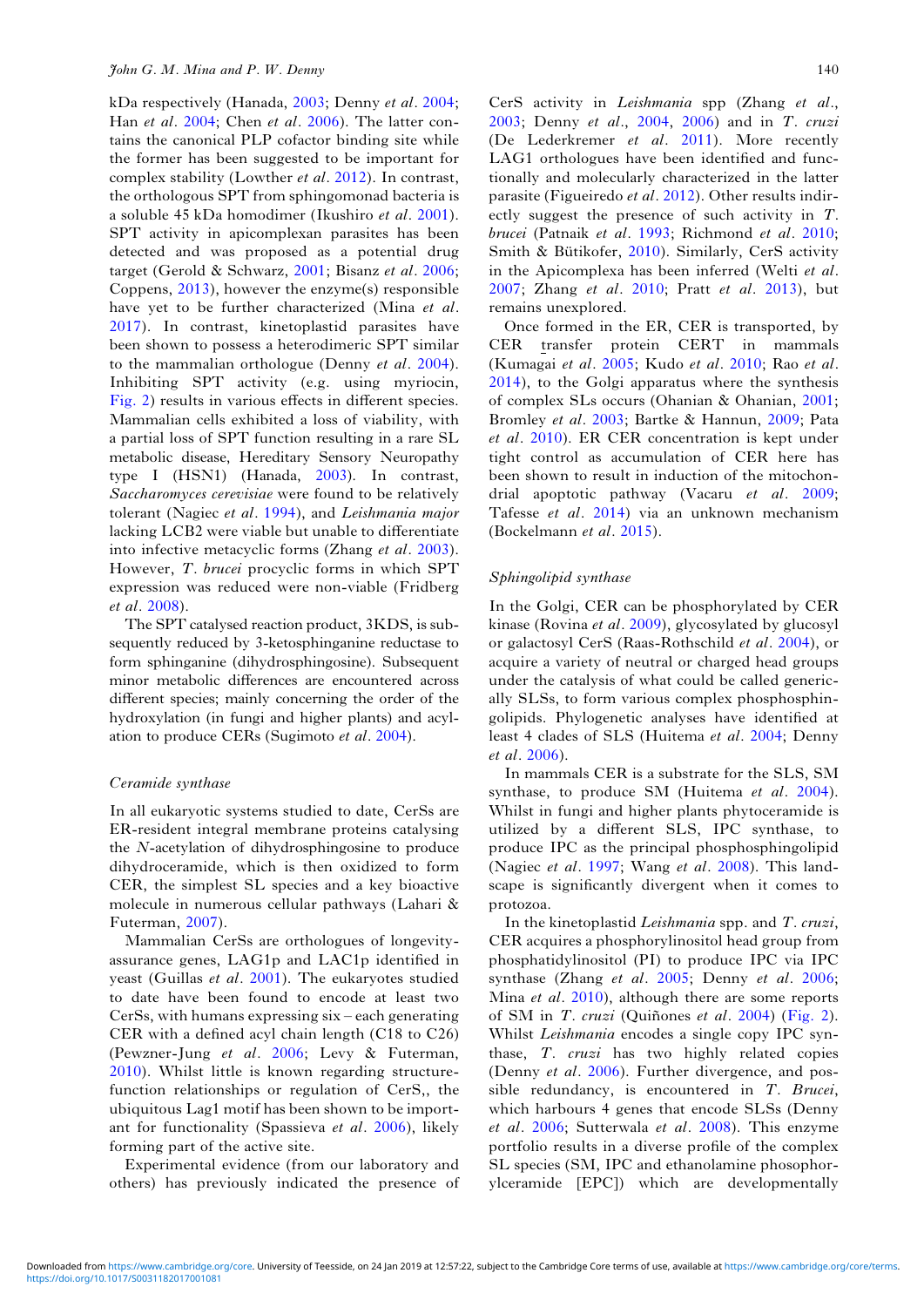regulated during the life cycle of the parasite (Sutterwala et al. [2008](#page-13-0)).

In apicomplexan parasites, previous reports have indicated the presence of glycosyl-ceramide and SM in P. falciparum and T. gondii, as summarized in Zhang et al ([2010\)](#page-13-0). However, other findings reported the presence of EPC in T. gondii (Welti et al. [2007](#page-13-0)) and, more recently, IPC (Pratt et al.  $2013$ ). The latter study also characterized T. gondii SLS as demonstrating IPC synthase activity in vitro (Pratt *et al.* [2013](#page-12-0)).

The divergence of SLS function, with respect to the host, seen in both kinetoplastid and apicomplexan protozoan parasites in intriguing and, perhaps, indicated them as a tractable drug target. In support of this hypothesis, ceramide-analogues with anti-Plasmodium activity have already been identified (Labaied et al. [2004](#page-11-0)).

In general, SLSs are Golgi-resident transmembrane proteins, presumed to have 6 transmembrane domains with the active site facing the Golgi lumen (Holthuis et al. [2006](#page-11-0); Sutterwala et al. [2008\)](#page-13-0). Those orthologues identified in kinetoplastids demonstrated two conserved regions  $(CGDX<sub>3</sub>SGHT \& HYTXDVX<sub>3</sub>YX<sub>6</sub>FX<sub>2</sub>YH)$ with respect to the animal SM synthases (Huitema et al. [2004](#page-11-0); Denny et al. [2006](#page-10-0)). These regions contain the so-called the catalytic triad (two Histidines and one Aspartate residues) that mediates a nucleophilic attack on lipid phosphate ester during the transferase/hydrolase activity (Mina et al. [2010\)](#page-11-0). Apicomplexan orthologues form a separate evolutionary clade, yet retain the catalytic triad (Denny et al. [2006](#page-10-0); Pratt et al. [2013](#page-12-0)), as does the fungal orthologue AUR1p (Heidler & Radding, [2000\)](#page-10-0). Further evidence for the essentiality of these residues was provided when mutation of the active histidine of the triad was shown to deactivate fungal IPC synthase and mammalian SM synthase-related activity (Levine et al. [2000;](#page-11-0) Vacaru et al. [2009\)](#page-13-0). Furthermore, recently it has been shown that substrate selectivity, and so the diversity of SLS activity, may depend on key residues close to the transferase active residues or on a luminal loop of the protein (Sevova et al. [2010](#page-12-0); Kol et al. [2017](#page-11-0)).

In the Eukaryota SLS's occupy a central position at the intersection of glycerolipids (PI/PC/PE and DAG) and SLs ([phyto]ceramide and IPC/SM/ EPC). Accordingly, these enzymes act as regulators of a delicate balance between pro-apoptotic CER and pro-mitogenic DAG (Holthuis et al. [2006\)](#page-11-0).

The most significant previous example of SL biosynthesis inhibition as a drug target was reported in fungi. Aureobasidin A (AbA), a depsipeptide, was first reported by Ikai et al. [\(1991](#page-11-0)) and soon after its antifungal properties were highlighted (Takesako et al. [1993\)](#page-13-0). The target gene was further character-ized (Hashidaokado et al. [1995](#page-10-0)) revealing its identity to be the IPC synthase (AUR1p). AbA is a specific and potent (low nanomolar) inhibitor of the fungal IPC synthase. This ushered in a new era in the search for anti-fungal chemotherapeutics, positioning IPC synthase as a promising, broad spectrum, anti-fungal drug target (Sugimoto et al. [2004\)](#page-12-0). Other specific inhibitors were later added to the arsenal of fungal IPC synthase inhibitors: khafrefungin (Mandala et al. [1997\)](#page-11-0), rustmicin (Harris et al. [1998](#page-10-0); Mandala et al. [1998](#page-11-0)) and others (Ohnuki et al. [2009](#page-11-0)). Unfortunately, further development of these inhibitors stalled, either due to physical properties, e.g. aureobasidin A is very sparingly soluble in water (Georgopapadakou, [2000;](#page-10-0) Sugimoto et al. [2004](#page-12-0)), or because their highly complex chemical structures rendered chemical synthesis challenging, with the few synthetic efforts reported resulting in compounds with either reduced or no activity (Sugimoto et al. [2004;](#page-12-0) Aeed et al. [2009\)](#page-9-0). However, recent works have highlighted that semi-synthetic strategies may overcome these barriers (Wuts et al. [2015](#page-13-0)).

Perhaps reflecting the evolutionary divergence of these enzymes, the protozoan IPC synthase orthologues, from Leishmania major and T. gondii are not susceptible to AbA inhibition (Denny et al. [2006](#page-10-0); Pratt et al. [2013\)](#page-12-0). Some studies have reported the inhibitory effects of AbA and analogues against T. gondii in culture (Sonda et al. [2005;](#page-12-0) Alqaisi et al. [2017](#page-9-0)), however this is not associated with inhibition of SL biosynthesis. Despite this, the protozoan SLS's remain tractable drug targets with no functional equivalent in mammalian cells. Surprisingly, at least one SLS isoform from T. brucei was acutely sensitive to AbA treatment (Mina et al. [2009\)](#page-11-0), although these findings stirred some controversy due, in part, to the redundancy of T. brucei SLSs (4 isoforms) compared with the single copy found, for example, in L. *major* and T. gondii (Sutterwala et al. [2008](#page-13-0)).

#### THE ENIGMATIC NATURE OF SL DRUGGABILITY

# Difficulties in pinpointing SL functionality

Investigation and deciphering of the functions of each specific SL species remains challenging. This is due to the complexity in SL metabolic interconnections, their varied biophysical properties (neutral or charged), chain length variation, the hydrophobic nature of the involved enzymes and the presence of multiple pathways that can operate in parallel (Hannun & Obeid, [2008\)](#page-10-0). The interaction with other cellular metabolic pathways (e.g. glycerolipid metabolism) introduces another layer of complexity.

Overall, the signalling effect/role of an individual SL could be defined on spatial-temporal basis with at least five parameters: (a) subcellular localisation, (b) regulation (c) chain length specificity, (d) kinetics of trafficking and (e) mechanism of action. For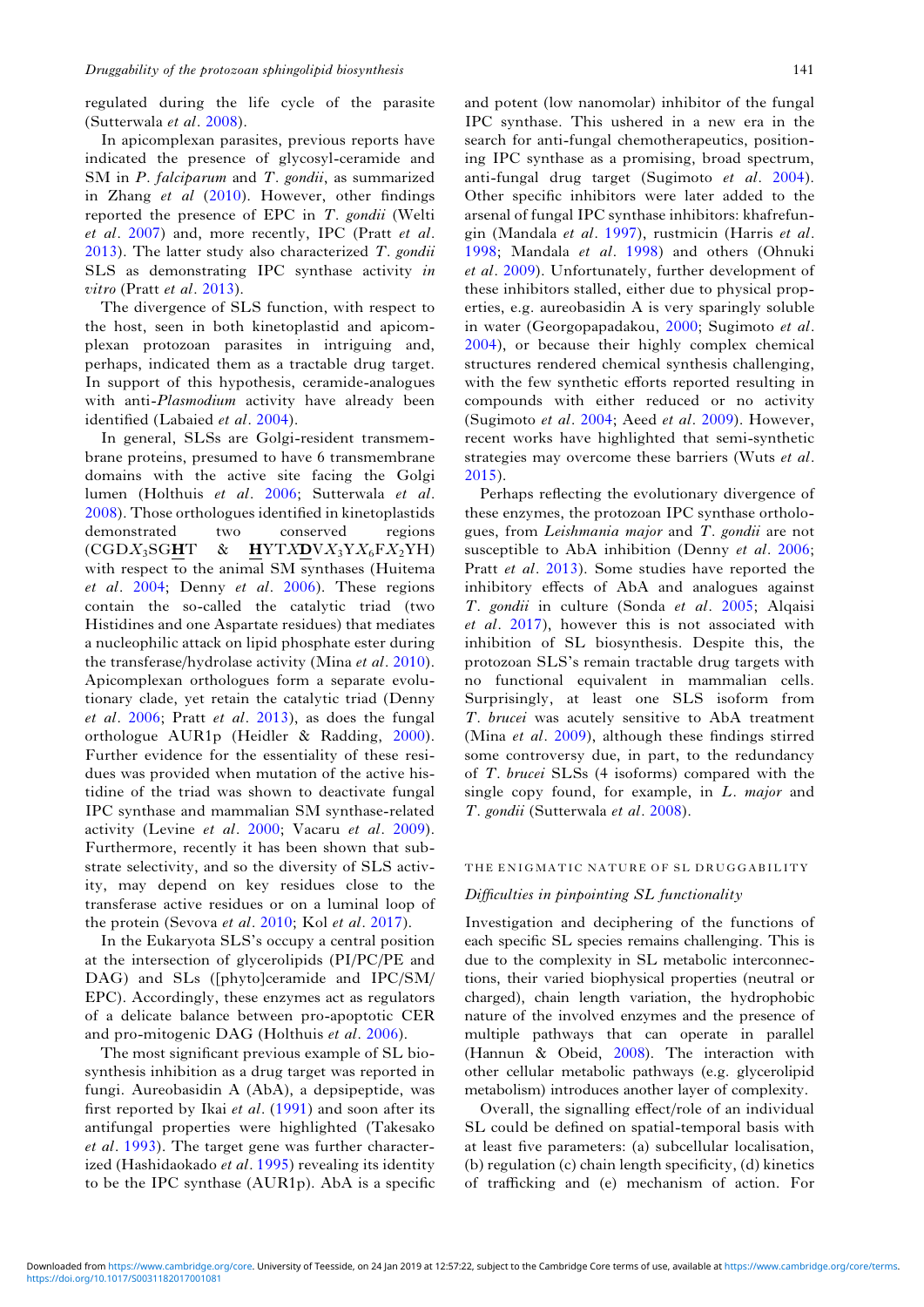example, phosphorylation of 1–3% cytosolic SPH may double the levels of S1P that acts on G protein-coupled receptor (GPCR) to elicit a specific response in a particular cellular locality for certain period of time (Hannun & Obeid, [2008\)](#page-10-0). Such signalling events can be described as a function of cytosolic S1P that is regulated by S1P Kinase, with the signal caused through the interaction of S1P with a GPCR. The elucidation of such complex systems remains challenging and a comprehensive discussion of the issue is beyond the scope of this review. However, an additional layer of significant complexity in terms of the pathogenic protozoa arises when considering the SL signalling network in the case of obligate intracellular parasites, where host SL biosynthesis, and its interaction with parasite de novo synthesis, must be taken into account.

## Parasite–host SL interplay

The intimate parasite–host interaction in terms of SL metabolism has been well documented; L. major pathogenic amastigotes isolated from mammalian hosts showed normal IPC levels (Zhang et al. [2005](#page-13-0)) despite lacking LCB2, a functional SPT and the ability to synthesis CER de novo. Alterations in host, macrophage, cell SL biosynthesis upon infection may compensate for this deficiency (Ghosh et al., [2001,](#page-10-0) [2002\)](#page-10-0). These studies suggest a complex and multifaceted interplay between host and parasite SL metabolism comprising nutritional factors and signalling pathways that could modulate parasite survival and/or host defence (Zhang et al. [2010](#page-13-0)). Similar observations have been reported in the apicomplexan parasites (Romano et al. [2013\)](#page-12-0). This highlights the striking potential of host and parasite SL modulation as an anti-protozoal target, as is similarly proposed for pathogenic fungi (Zhang et al. [2010](#page-13-0); Ramakrishnan et al. [2013](#page-12-0)).

# PERSPECTIVE

Classically dissecting the role and locale of critical enzymatic steps in SL biosynthesis and assessing the effect on the parasite fitness and virulence could turn into an overwhelmingly challenging task aggravated by: the complexity of the metabolic pathway itself; the ability of the parasite to salvage (Coppens, [2013\)](#page-10-0), hijack and remodel host SL; and developmental regulation during the parasitic life cycle, which adds another layer of intricacy rendering the deconvolution of any observed effects difficult to interpret. Fortunately, many of those problems can be now overcome with advances in technology. High resolution localization studies in protozoan parasites can benefit greatly from new microscopic techniques such as Airy-scan (Huff, [2015](#page-11-0)), super-resolution microscopy (Florentino et al. [2014](#page-10-0)) and upcoming technologies, e.g. phase-

modulation nanoscopy (Pal, [2015](#page-11-0); Ward & Pal, [2017\)](#page-13-0), which can elucidate spatial arrangement of proteins of interest within the parasite to reveal potential interaction partners and shed light on mechanistic features. Similarly, new advances in chemical probes, and SL analogues in particular, such as bifunctional lipid technology (Haberkant & Holthuis, [2014\)](#page-10-0) coupled with high throughput proteomic (Ramaprasad *et al.* [2015](#page-12-0)), could identify different interaction partners that would help map the biosynthetic pathway and its critical interactions. The effects of these probes on the parasite (and host) cell can now be comprehensively evaluated by monitoring the transcriptome, proteome, metabolomics (Watson, [2010](#page-13-0)) and lipidome (Marechal et al. [2011\)](#page-11-0). Such studies could reveal multiple windows of opportunity to exploit as potential drug targets. The targets identified in this way can now be rapidly genetically validated in the parasitic protozoa by applying modern gene editing technologies, such as CRISPR/Cas9 (Sugi et al. [2016\)](#page-12-0). Compared with the classical methodologies, this tool enables fast and efficient application for single gene (Serpeloni et al. [2016](#page-12-0)), and systematic genome-wide knockout generation (Sidik et al. [2016\)](#page-12-0). Additionally, the development of novel orthogonal approach for conditional knockout strategies, e.g. tetracycline-induced gene disruption Tet-system (Meissner et al. [2002](#page-11-0)), rapamycin-induced Cre recombinase-assisted gene excision (Andenmatten et al. [2013](#page-9-0); Collins et al. [2013](#page-10-0); Jimenez-Ruiz et al. [2014\)](#page-11-0), has allowed testing of essential gene functionality, in Leishmania spp. (Duncan et al. [2016](#page-10-0)) and  $T$ . gondii (Pieperhoff et al. [2015\)](#page-12-0).

Aside from the increase ability to robustly validate targets such as SL biosynthesis, global collaboration between academia and pharmaceutical partners is expediting the process of drug discovery of new anti-protozoal drugs. For example, within the sphere of targeting SL biosynthesis in the protozoa, we have managed several projects with industrial partners, MRCT and Tres Cantos Open Lab Foundation ([https://www.openlabfoundation.org,](https://www.openlabfoundation.org) an initiative of GlaxoSmithKline), in the pursuit of identifying new compound scaffolds active against the Leishmania spp IPC synthase utilising yeast (Norcliffe *et al.* [2014](#page-11-0)) as a vehicle for drug discovery (Denny & Steel, [2015](#page-10-0)). The generated results and techniques could readily be translated to other disease targets. Other global initiatives include Open Innovation Drug Discovery, Eli Lilly, which is focused on cancer, cardiovascular disease, endocrine disorders, neuroscience and tuberculosis. The Centers for Therapeutic Innovation, facilitates Pfizer and academic researchers to work together in order to develop new biologics programs and WIPO Re:Search, provide participant researchers with access to patents and expertise related to drug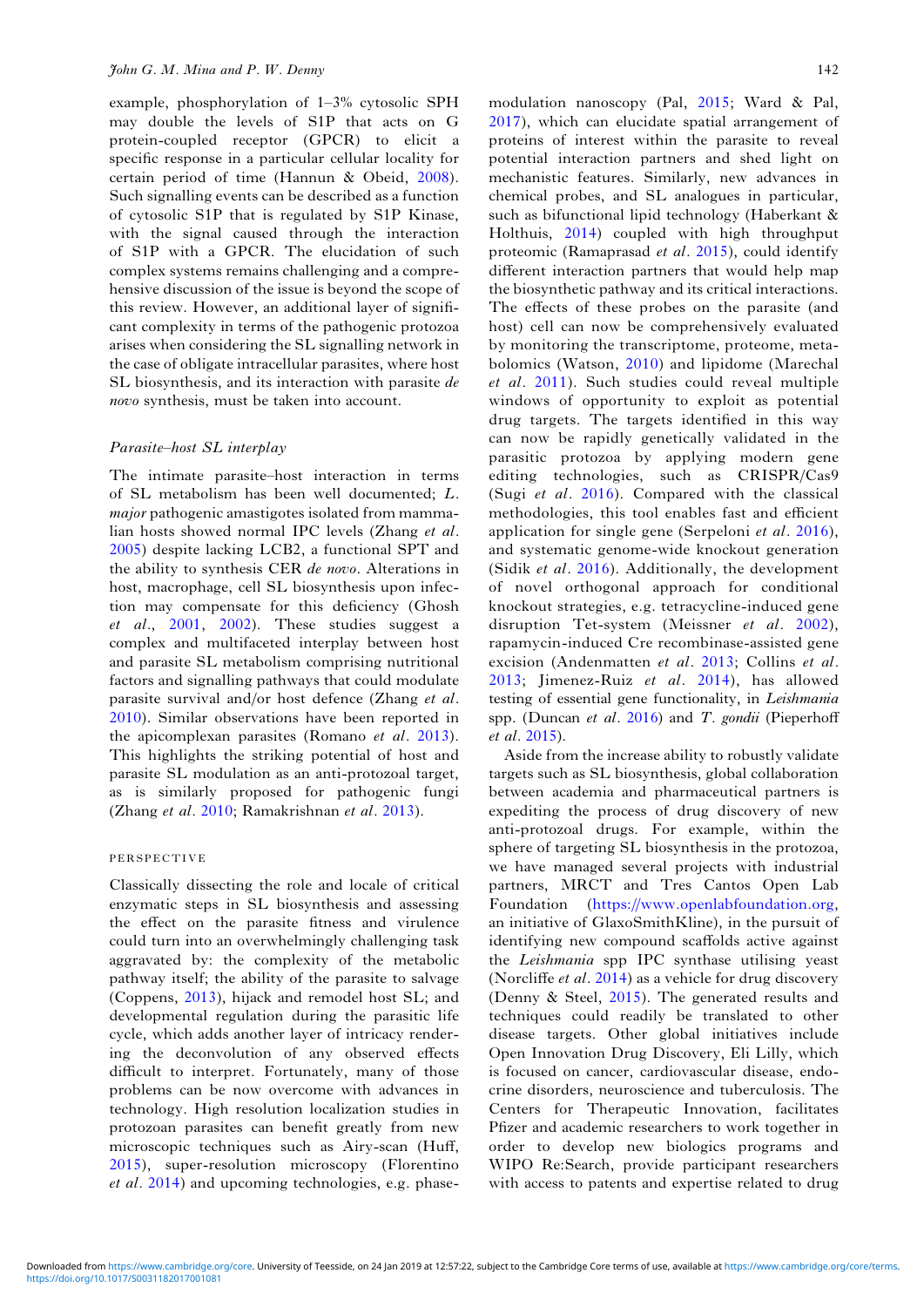<span id="page-9-0"></span>discovery for 19 NTDs, malaria and tuberculosis (Sheridan, [2011](#page-12-0)).

Finally, SL biosynthesis represents a gold mine for new drug targets alongside at least two axes, de novo synthesis and salvage and remodelling. On one hand, the protozoan de novo SL biosynthetic pathway comprises three key steps, and considering their divergence compared with the mammalian host, identifying specific inhibitors for those could open an opportunity for anti-protozoal drugs with synergistic effects and lower incidences of resistance. On the other hand, the nature of obligate intracellular parasites dictates that further efforts should be directed towards the catabolic/salvage pathway where parasite–host dependencies could be exploited in order to identify additional key steps, or host enzymes, where inhibitors would exert further synergism with the de novo inhibitors.

To summarize, the landscape of anti-protozoan drug discovery requires immediate attention: with the re-evaluation of knowledge gained, the application of recent technologies; and the support of coordinated global discovery efforts. The multifaceted effects of SLs as a dynamic matrix of interaction (spatial and temporal) and function makes SL biosynthesis highly alluring for drug intervention, after all, everybody needs SLs, right?

#### ACKNOWLEDGMENTS

We thank Dr Ehmke Pohl for helpful discussions.

#### FINANCIAL SUPPORT

JGM and PWD are supported by the Biotechnology and Biological Research Council (BB/M024156/1 and NPRONET awards).

#### REFERENCES

Aeed, P. A., Young, C. L., Nagiec, M. M. and Elhammer, A. P. (2009). Inhibition of inositol phosphorylceramide synthase by the cyclic peptide aureobasidin A. Antimicrobial Agents and Chemotherapy 53, 496–504.

Alqaisi, A. Q. I., Mbekeani, A. J., Llorens, M. B., Elhammer, A. P. and Denny, P. W. (2017). The antifungal Aureobasidin A and an analogue are active against the protozoan parasite Toxoplasma gondii but do not inhibit sphingolipid biosynthesis. Parasitology, 1–8. doi: 10.1017/ S0031182017000506.

Andenmatten, N., Egarter, S., Jackson, A. J., Jullien, N., Herman, J. P. and Meissner, M. (2013). Conditional genome engineering in Toxoplasma gondii uncovers alternative invasion mechanisms. Nature Methods 10, 125–127.

Andrews, K. T., Fisher, G. and Skinner-Adams, T. S. (2014). Drug repurposing and human parasitic protozoan diseases. International Journal for Parasitology: Drugs and Drug Resistance 4, 95–111.

Antczak, M., Dzitko, K. and Długońska, H. (2016). Human toxoplasmosis-searching for novel chemotherapeutics. Biomedicine & Pharmacotherapy 82, 677–684.

Babokhov, P., Sanyaolu, A. O., Oyibo, W. A., Fagbenro-Beyioku, A. F. and Iriemenam, N. C. (2013). A current analysis of chemotherapy strategies for the treatment of human African trypanosomiasis. Pathogens and Global Health 107, 242–252.

Baron, E.J. (1996). Classification. In *Medical Microbiology*, 4th edn. (ed. Baron, S.). University of Texas Medical Branch at Galveston, Galveston, TX, USA.

Bartke, N. and Hannun, Y. A. (2009). Bioactive sphingolipids: metabolism and function. Journal of Lipid Research 50, S91-S96

Bermudez, J., Davies, C., Simonazzi, A., Pablo Real, J. and Palma, S. (2016). Current drug therapy and pharmaceutical challenges for Chagas disease. Acta Tropica 156, 1–16.

Biamonte, M. A., Wanner, J. and Le Roch, K. G. (2013). Recent advances in malaria drug discovery. Bioorganic & Medicinal Chemistry Letters 23, 2829–2843.

Bisanz, C., Bastien, O., Grando, D., Jouhet, J., Marechal, E. and Cesbron-Delauw, M. F. (2006). Toxoplasma gondii acyl-lipid metabolism: de novo synthesis from apicoplast-generated fatty acids versus scavenging of host cell precursors. Biochemical Journal 394, 197–205.

Bishop, A. (1951). Drug-resistance in malaria. British Medical Bulletin 8, 47–50.

Björkbom, A., Ohvo-Rekilä, H., Kankaanpää, P., Nyholm, T. K. M., Westerlund, B. and Slotte, J. P. (2010). Characterization of membrane properties of inositol phosphorylceramide. Biochimica et Biophysica Acta (BBA) – Biomembranes 1798, 453–460

Black, S. J. and Mansfield, J. M. (2016). Prospects for vaccination against pathogenic African trypanosomes. Parasite Immunology 38, 735–743.

Bockelmann, S., Mina, J., Jain, A., Ehring, K., Korneev, S. and Holthuis, J. C. M. (2015). Molecular dissection of ceramide-induced apoptosis using bifunctional lipid analogs. Febs Journal 282, 399–399.

Boggs, J. M. (1980). Intermolecular hydrogen-bonding between lipids – influence on organization and function of lipids in membranes. Canadian Journal of Biochemistry 58, 755–770.

Boggs, J. M. (1987). Lipid intermolecular hydrogen-bonding – influence structural organization and membrane-function. Biochimica et Biophysica Acta 906, 353–404.

Botté, C. Y., Yamaryo-Botté, Y., Rupasinghe, T. W. T., Mullin, K. A., MacRae, J. I., Spurck, T. P., Kalanon, M., Shears, M. J., Coppel, R. L., Crellin, P.K., Maréchal, E., McConville, M.J. and McFadden, G. I. (2013). Atypical lipid composition in the purified relict plastid (apicoplast) of malaria parasites. Proceedings of the National Academy of Sciences of the United States of America 110, 7506–7511.

Brady, R. O. (1978). Sphingolipidoses. Annual Review of Biochemistry 47, 687–713.

Bray, P. G., Barrett, M. P., Ward, S. A. and de Koning, H. P. (2003). Pentamidine uptake and resistance in pathogenic protozoa: past, present and future. Trends in Parasitology 19, 232–239.

Bromley, P. E., Li, Y. N. O., Murphy, S. M., Sumner, C. M. and Lynch, D. V. (2003). Complex sphingolipid synthesis in plants: characterization of inositolphosphorylceramide synthase activity in bean microsomes. Archives of Biochemistry and Biophysics 417, 219–226.

Brown, D. A. and London, E. (1998). Functions of lipid rafts in biological membranes. Annual Review of Cell and Developmental Biology 14, 111–136. Brown, D. A. and London, E. (2000). Structure and function of sphingolipid- and cholesterol-rich membrane rafts. Journal of Biological Chemistry 275, 17221–17224.

Bruzik, K.S. (1988). Conformation of the polar headgroup of sphingomyelin and its analogues. Biochimica et Biophysica Acta (BBA) – Biomembranes 939, 315–326.

Buccoliero, R. and Futerman, A. H. (2003). The roles of ceramide and complex sphingolipids in neuronal cell function. Pharmacological Research 47, 409–419.

Buckner, F. S., Waters, N. C. and Avery, V.M. (2012). Recent highlights in anti-protozoan drug development and resistance research. International Journal for Parasitology: Drugs and Drug Resistance 2, 230–235.

Carabarin-Lima, A., González-Vázquez, M. C., Rodríguez-Morales, O., Baylón-Pacheco, L., Rosales-Encina, J. L., Reyes-López, P. A. and Arce-Fonseca, M. (2013). Chagas disease (American trypanosomiasis) in Mexico: an update. Acta Tropica 127, 126–135.

CDC (2017). About Parasites. Centers for Disease Control and Prevention, Atlanta, GA, USA. <https://www.cdc.gov/parasites/about.html>

Center for Food Security and Public Health, C. o. V. M., Iowa State University, Ames, Iowa 50011 (2004). Leishmaniasis (cutaneous and visceral). Center for Food Security and Public Health, College of Veterinary Medicine, Iowa State University, Ames, Iowa 50011.

Chappuis, F., Sundar, S., Hailu, A., Ghalib, H., Rijal, S., Peeling, R. W., Alvar, J. and Boelaert, M. (2007). Visceral leishmaniasis: what are the needs for diagnosis, treatment and control? Nature Reviews Microbiology, 5, 873–882.

Chellan, P., Sadler, P. J. and Land, K. M. (2017). Recent developments in drug discovery against the protozoal parasites Cryptosporidium and Toxoplasma. Bioorganic & Medicinal Chemistry Letters 27, 1491–1501.

Chen, C.-S., Patterson, M. C., Wheatley, C. L., O'Brien, J. F. and Pagano, R. E. (1999). Broad screening test for sphingolipid-storage diseases. Lancet 354, 901–905.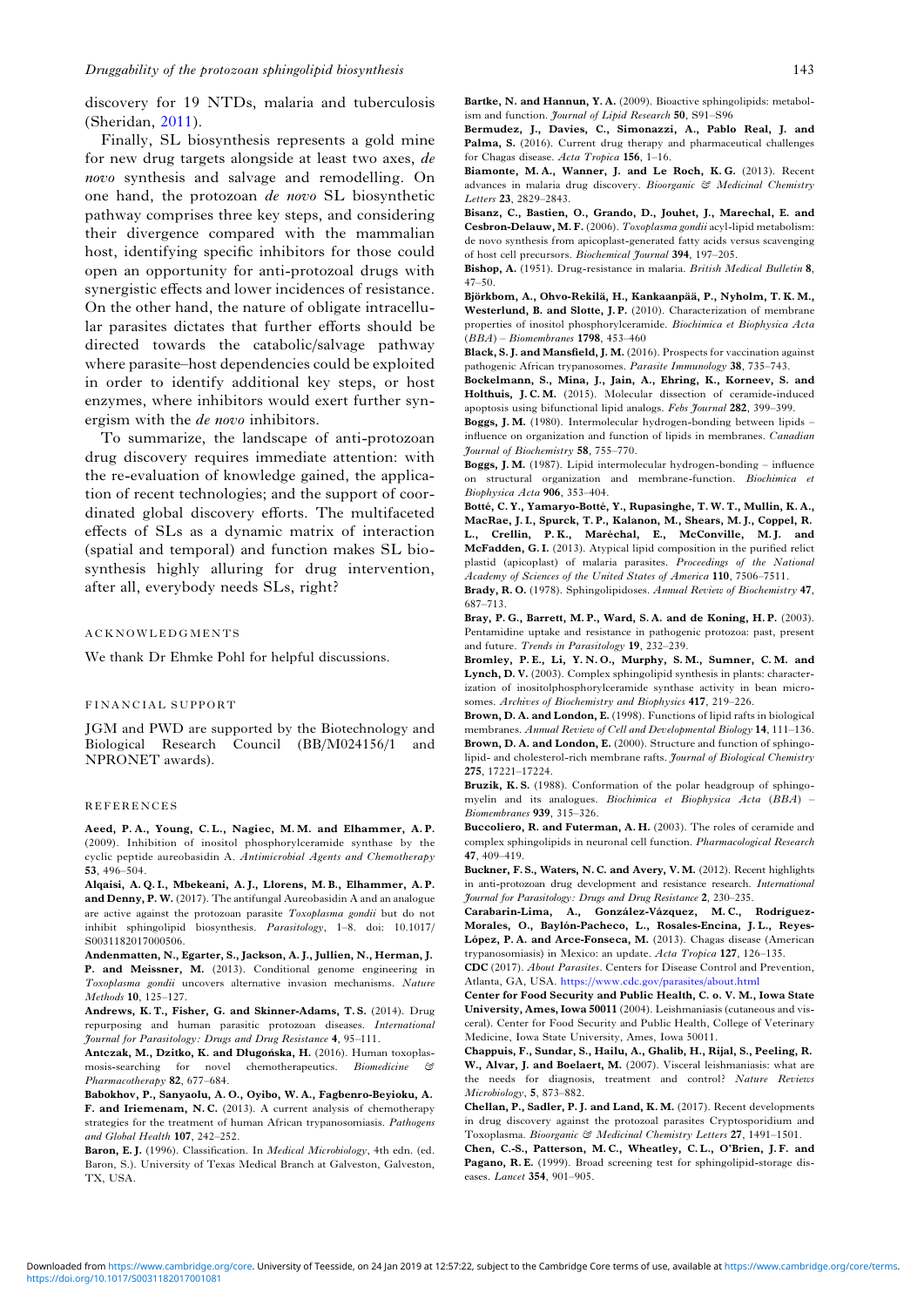<span id="page-10-0"></span>Chen, M., Han, G., Dietrich, C. R., Dunn, T. M. and Cahoon, E. B. (2006). The essential nature of sphingolipids in plants as revealed by the functional identification and characterization of the Arabidopsis LCB1 subunit of serine palmitoyltransferase. Plant Cell 18, 3576–3593.

Chen, X.-M., Keithly, J.S., Paya, C.V. and LaRusso, N.F. (2002). Cryptosporidiosis. New England Journal of Medicine 346, 1723–1731.

Chinappi, M., Via, A., Marcatili, P. and Tramontano, A. (2010). On the mechanism of chloroquine resistance in Plasmodium falciparum. Plos ONE 5, e14064.

Collins, C. R., Das, S., Wong, E. H., Andenmatten, N., Stallmach, R., Hackett, F., Herman, J.P., Muller, S., Meissner, M. and Blackman, M. J. (2013). Robust inducible Cre recombinase activity in the human malaria parasite Plasmodium falciparum enables efficient gene deletion within a single asexual erythrocytic growth cycle. Molecular Microbiology 88, 687–701.

Colwell, D. D., Dantas-Torres, F. and Otranto, D. (2011). Vector-borne parasitic zoonoses: emerging scenarios and new perspectives. Veterinary Parasitology 182, 14-21.

Coppens, I. (2013). Targeting lipid biosynthesis and salvage in apicomplexan parasites for improved chemotherapies. Nature Reviews Microbiology 11, 823-835.

Croft, S. L. and Coombs, G. H. (2003). Leishmaniasis – current chemotherapy and recent advances in the search for novel drugs. Trends in Parasitology 19, 502-508.

Croft, S. L., Sundar, S. and Fairlamb, A. H. (2006). Drug resistance in leishmaniasis. Clinical Microbiology Reviews 19, 111–126.

Cuvillier, O. (2002). Sphingosine in apoptosis signaling. Biochimica et Biophysica Acta (BBA) – Molecular and Cell Biology of Lipids 1585, 153–162. Dechy-Cabaret, O. and Benoit-Vical, F. (2012). Effects of antimalarial molecules on the gametocyte stage of Plasmodium falciparum: the debate. Journal of Medicinal Chemistry 55, 10328–10344.

De Lederkremer, R. M., Agusti, R. and Docampo, R. (2011). Inositolphosphoceramide metabolism in Trypanosoma cruzi as compared to other Trypanosomatids. Journal of Eukaryotic Microbiology 58, 79-87.

de Oliveira, C. I., Nascimento, I. P., Barral, A., Soto, M. and Barral-Netto, M. (2009). Challenges and perspectives in vaccination against leishmaniasis. Parasitology International 58, 319–324.

Denny, P. W. and Steel, P. G. (2015). Yeast as a potential vehicle for neglected tropical disease drug discovery. Journal of Biomolecular Screening 20, 56–63.

Denny, P. W., Goulding, D., Ferguson, M. A. and Smith, D. F. (2004). Sphingolipid-free Leishmania are defective in membrane trafficking, differentiation and infectivity. Molecular Microbiology 52, 313–327.

Denny, P. W., Shams-Eldin, H., Price, H. P., Smith, D. F. and Schwarz, R. T. (2006). The protozoan inositol phosphorylceramide synthase: a novel drug target that defines a new class of sphingolipid synthase. Journal of Biological Chemistry 281, 28200–28209.

Dondorp, A. M. (2013). Editorial commentary: single-dose primaquine as gametocytocidal treatment in patients with uncomplicated falciparum malaria. Clinical Infectious Diseases, 56, 694–696.

Dondorp, A. M., Fanello, C. I., Hendriksen, I. C. E., Gomes, E., Seni, A., Chhaganlal, K. D., Bojang, K., Olaosebikan, R., Anunobi, N., Maitland, K., Kivaya, E., Agbenyega, T., Nguah, S. B., Evans, J., Gesase, S., Kahabuka, C., Mtove, G., Nadjm, B., Deen, J., Mwanga-Amumpaire, J., Nansumba, M., Karema, C., Umulisa, N., Uwimana, A., Mokuolu, O. A., Adedoyin, O. T., Johnson, W. B. R., Tshefu, A. K., Onyamboko, M. A., Sakulthaew, T., Ngum, W. P., Silamut, K., Stepniewska, K., Woodrow, C. J., Bethell, D., Wills, B., Oneko, M., Peto, T. E., von Seidlein, L., Day, N. P. J. and White, N. J. (2010a). Artesunate versus quinine in the treatment of severe falciparum malaria in African children (AQUAMAT): an open-label, randomised trial. Lancet 376, 1647–1657.

Dondorp, A.M., Yeung, S., White, L., Nguon, C., Day, N. P., Socheat, D. and von Seidlein, L. (2010b). Artemisinin resistance: current status and scenarios for containment. Nature Reviews Microbiology 8, 272–280. Dubey, J. P. (1977). Toxoplasma, Hammondia, Besnotia, Sarcocystis, and other cyst-forming coccidia of man and animals. In Parasitic Protozoa (ed. Kreier, J. P.), pp. 101–237. Academic Press, New York.

Dumonteil, E. (2007). DNA vaccines against protozoan parasites: advances and challenges. *Journal of Biomedicine and Biotechnology* 2007, 11. Duncan, S. M., Myburgh, E., Philipon, C., Brown, E., Meissner, M., Brewer, J. and Mottram, J.C. (2016). Conditional gene deletion with DiCre demonstrates an essential role for CRK3 in Leishmania mexicana cell cycle regulation. Molecular Microbiology 100, 931–944.

Eyles, D. E. and Coleman, N. (1953). Antibiotics in the treatment of toxoplasmosis. American Journal of Tropical Medicine and Hygiene 2, 64–69.

Figueiredo, J. M., Rodrigues, D. C., Silva, R. C. M. C., Koeller, C. M., Jiang, J. C., Jazwinski, S. M., Previato, J. O., Mendonça-Previato, L., Ürményi, T. P. and Heise, N. (2012). Molecular and functional characterization of the ceramide synthase from Trypanosoma cruzi. Molecular and Biochemical Parasitology 182, 62–74.

Florentino, P. T. V., Real, F., Bonfim-Melo, A., Orikaza, C. M., Ferreira, E. R., Pessoa, C. C., Lima, B. R., Sasso, G. R. S. and Mortara, R.A. (2014). An historical perspective on how advances in microscopic imaging contributed to understanding the Leishmania spp. and Trypanosoma cruzi host-parasite relationship. BioMed Research International 2014, 16.

Fridberg, A., Olson, C. L., Nakayasu, E. S., Tyler, K. M., Almeida, I. C. and Engman, D. M. (2008). Sphingolipid synthesis is necessary for kinetoplast segregation and cytokinesis in Trypanosoma brucei. Journal of Cell Science 121, 522–535.

Futerman, A. H. and Hannun, Y. A. (2004). The complex life of simple sphingolipids. EMBO Reports 5, 777–782.

Gamo, F.-J., Sanz, L. M., Vidal, J., de Cozar, C., Alvarez, E., Lavandera, J.-L., Vanderwall, D. E., Green, D. V. S., Kumar, V., Hasan, S., Brown, J. R., Peishoff, C. E., Cardon, L. R. and Garcia-Bustos, J. F. (2010). Thousands of chemical starting points for antimalarial lead identification. Nature 465, 305–310.

Georgopapadakou, N. H. (2000). Antifungals targeted to sphingolipid synthesis: focus on inositol phosphorylceramide synthase. Expert Opinion on Investigational Drugs 9, 1787–1796.

Gerold, P. and Schwarz, R. T. (2001). Biosynthesis of glycosphingolipids de-novo by the human malaria parasite Plasmodium falciparum. Molecular and Biochemical Parasitology 112, 29–37.

Ghosh, S., Bhattacharyya, S., Das, S., Raha, S., Maulik, N., Das, D. K., Roy, S. and Majumdar, S. (2001). Generation of ceramide in murine macrophages infected with Leishmania donovani alters macrophage signaling events and aids intracellular parasitic survival. Molecular and Cellular Biochemistry 223, 47–60.

Ghosh, S., Bhattacharyya, S., Sirkar, M., Sa, G. S., Das, T., Majumdar, D., Roy, S. and Majumdar, S. (2002). Leishmania donovani suppresses activated protein 1 and NF-kappaB activation in host macrophages via ceramide generation: involvement of extracellular signal-regulated kinase. Infection and Immunity 70, 6828–6838.

Gibaud, S. and Jaouen, G. (2010). Arsenic-based drugs: from Fowler's solution to modern anticancer chemotherapy. In Medicinal Organometallic Chemistry (ed. Jaouen, G. and Metzler-Nolte, N.), pp. 1– 20. Springer Berlin Heidelberg, Berlin, Heidelberg.

Greif, G., Harder, A. and Haberkorn, A. (2001). Chemotherapeutic approaches to protozoa: Coccidiae – current level of knowledge and outlook. Parasitology Research 87, 973–975.

Guillas, I., Kirchman, P. A., Chuard, R., Pfefferli, M., Jiang, J. C., Jazwinski, S. M. and Conzelmann, A. (2001). C26-CoA-dependent ceramide synthesis of Saccharomyces cerevisiae is operated by Lag1p and Lac1p. Embo Journal 20, 2655-2665.

Gurr, M.I., Harwood, J.L. and Frayn, K.N. (2002). Lipid Biochemistry: An Introduction, 5th edn. Blackwell Science Ltd, Oxford, UK.

Haberkant, P. and Holthuis, J.C.M. (2014). Fat & fabulous: Bifunctional lipids in the spotlight. Biochimica Et Biophysica Acta-Molecular and Cell Biology of Lipids 1841, 1022–1030.

Hallinan, T. C. (1953). Drug resistance in malaria. British Medical Journal 2, 135–136.

Han, G., Gable, K., Yan, L., Natarajan, M., Krishnamurthy, J., Gupta, S. D., Borovitskaya, A., Harmon, J. M. and Dunn, T. M. (2004). The topology of the Lcb1p subunit of yeast serine palmitoyltransferase. Journal of Biological Chemistry 279, 53707-53716.

Hanada, K. (2003). Serine palmitoyltransferase, a key enzyme of sphingolipid metabolism. Biochim Biophys Acta 1632, 16–30.

Hannun, Y. A. and Obeid, L. M. (2008). Principles of bioactive lipid signalling: lessons from sphingolipids. Nature Reviews Molecular Cell Biology 9, 139–150.

Harris, G. H., Shafiee, A., Cabello, M. A., Curotto, J. E., Genilloud, O., Goklen, K. E., Kurtz, M. B., Rosenbach, M., Salmon, P. M., Thornton, R. A., Zink, D. L. and Mandala, S. M. (1998). Inhibition of fungal sphingolipid biosynthesis by rustmicin, galbonolide B and their new 21-hydroxy analogs. Journal of Antibiotics 51, 837–844.

Hashidaokado, T., Ogawa, A., Endo, M., Takesako, K. and Kato, I. (1995). Cloning and characterization of a gene conferring resistance to the antifungal antibiotic aureobasidin-A (R106-I) in yeast. FASEB Journal 9, A1371–A1371.

Heidler, S.A. and Radding, J.A. (2000). Inositol phosphoryl transferases from human pathogenic fungi. Biochimica Et Biophysica Acta-Molecular Basis of Disease 1500, 147–152.

Heung, L. J., Luberto, C. and Del Poeta, M. (2006). Role of sphingolipids in microbial pathogenesis. Infection and Immunity 74, 28–39.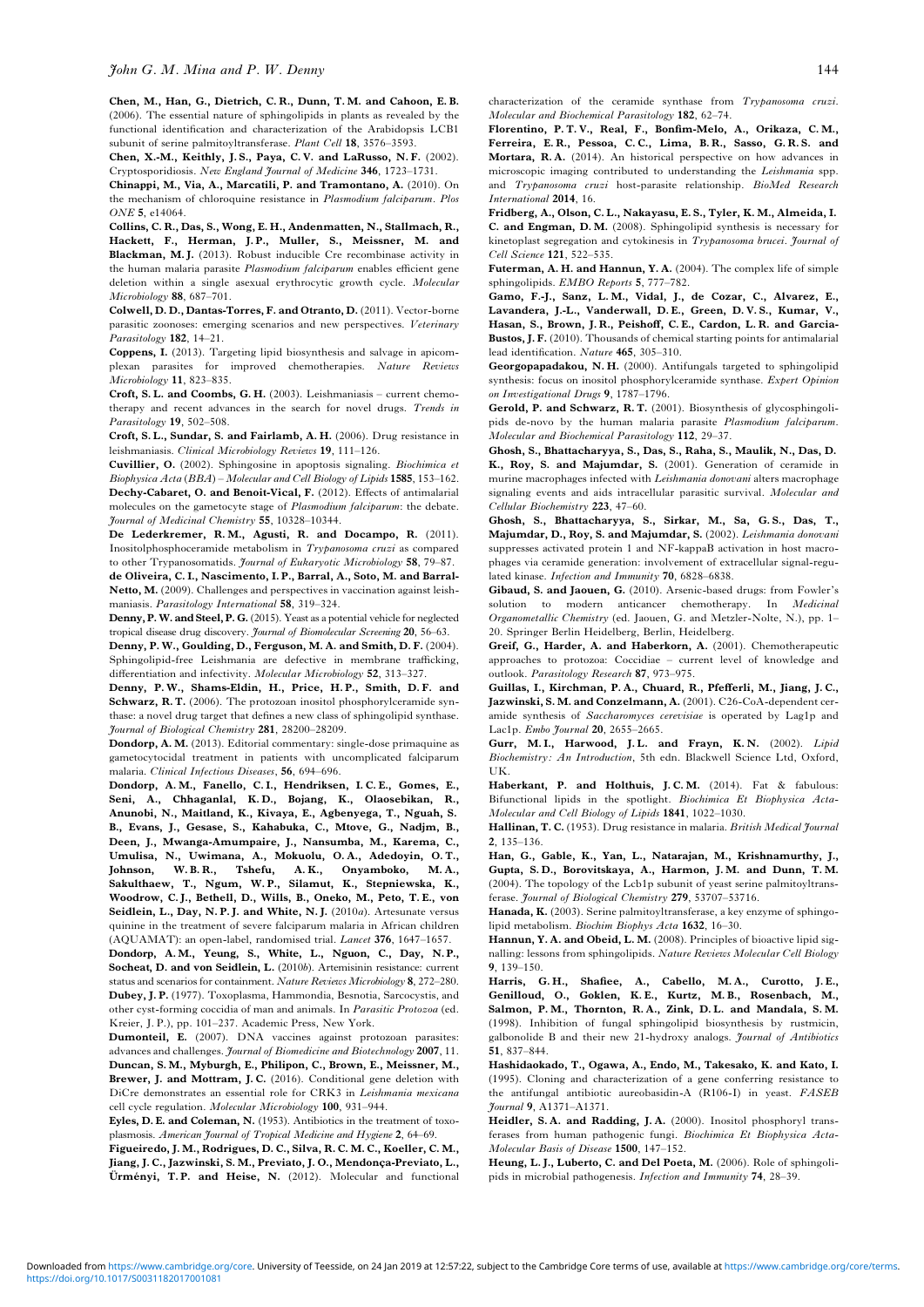<span id="page-11-0"></span>Hojjati, M. R., Li, Z. and Jiang, X.-C. (2005). Serine palmitoyl-CoA transferase (SPT) deficiency and sphingolipid levels in mice. Biochimica et Biophysica Acta (BBA) – Molecular and Cell Biology of Lipids 1737, 44–51.

Holthuis, J. C. M. and Menon, A. K. (2014). Lipid landscapes and pipelines in membrane homeostasis. Nature 510, 48–57.

Holthuis, J. C. M., Tafesse, F. G. and Ternes, P. (2006). The multigenic sphingomyelin synthase family. Journal of Biological Chemistry 281, 29421-29425.

Hsu, F.-F., Turk, J., Zhang, K. and Beverley, S.M. (2007). Characterization of Inositol Phosphorylceramides from Leishmania major by Tandem Mass Spectrometry with Electrospray Ionization. Journal of the American Society for Mass Spectrometry 18, 1591–1604.

Huff, J. (2015). The Airyscan detector from ZEISS: confocal imaging with improved signal-to-noise ratio and super-resolution. Nature Methods 12, i–ii. Huitema, K., van den Dikkenberg, J., Brouwers, J. and Holthuis, J. C. M. (2004). Identification of a family of animal sphingomyelin synthases. Embo Journal 23, 33-44.

Huwiler, A., Kolter, T., Pfeilschifter, J. and Sandhoff, K. (2000). Physiology and pathophysiology of sphingolipid metabolism and signaling. Biochimica et Biophysica Acta (BBA) – Molecular and Cell Biology of Lipids 1485, 63–99.

Ikai, K., Takesako, K., Shiomi, K., Moriguchi, M., Umeda, Y., Yamamoto, J., Kato, I. and Naganawa, H. (1991). Structure of aureobasidin-A. Journal of Antibiotics 44, 925–933.

Ikushiro, H., Hayashi, H. and Kagamiyama, H. (2001). A watersoluble homodimeric serine palmitoyltransferase from Sphingomonas paucimobilis EY2395T strain. Purification, characterization, cloning, and overproduction. Journal of Biological Chemistry 276, 18249–18256.

Innes, E. A., Bartley, P. M., Rocchi, M., Benavidas-Silvan, J., Burrells, A., Hotchkiss, E., Chianini, F., Canton, G. and Katzer, F. (2011). Developing vaccines to control protozoan parasites in ruminants: dead or alive? Veterinary Parasitology, 180, 155-163.

Jimenez-Ruiz, E., Wong, E. H., Pall, G. S. and Meissner, M. (2014). Advantages and disadvantages of conditional systems for characterization of essential genes in Toxoplasma gondii. Parasitology 141, 1390–1398.

Kedzierski, L., Sakthianandeswaren, A., Curtis, J. M., Andrews, P. C., Junk, P. C. and Kedzierska, K. (2009). Leishmaniasis: current treatment and prospects for new drugs and vaccines. Current Medicinal Chemistry 16, 599–614.

King, L. (2011). The Causes and Impacts of Neglected Tropical and Zoonotic Diseases: Opportunities for Integrated Intervention Strategies. National Academies Press, Washington, DC, USA.

Koeller, C. M. and Heise, N. (2011). The sphingolipid biosynthetic pathway is a potential target for chemotherapy against Chagas disease. Enzyme Research 2011, 13.

Kol, M., Panatala, R., Nordmann, M., Swart, L., Van Suijlekom, L., Cabukusta, B., Hilderink, A., Gabrietz, T., Mina, J. G., Somerharju, P., Korneev, S., Tafesse, F. G. and Holthuis, J. C. (2017). Switching head group selectivity in mammalian sphingolipid biosynthesis by active-site-engineering of sphingomyelin synthases. Journal of Lipid Research 58, 962–973.

Kudo, N., Kumagai, K., Matsubara, R., Kobayashi, S., Hanada, K., Wakatsuki, S. and Kato, R. (2010). Crystal structures of the CERT START domain with inhibitors provide insights into the mechanism of ceramide transfer. Journal of Molecular Biology 396, 245–251.

Kumagai, K., Yasuda, S., Okemoto, K., Nishijima, M., Kobayashi, S. and Hanada, K. (2005). CERT mediates intermembrane transfer of various molecular species of ceramides. *Journal of Biological Chemistry* 280, 6488–6495.

Kuris, A. M. (2012). The global burden of human parasites: who and where are they? How are they transmitted? *Journal of Parasitology* 98, 1056-1064. Labaied, M., Dagan, A., Dellinger, M., Gèze, M., Egée, S., Thomas, S. L., Wang, C., Gatt, S. and Grellier, P. (2004). Anti-

Plasmodium activity of ceramide analogs. Malaria Journal 3, 49.

Lahari, S. and Futerman, A. H. (2007). The metabolism and function of sphingolipids and glycosphingolipids. Cellular and Molecular Life Sciences 64, 2270–2284.

Layre, E. and Moody, D. B. (2013). Lipidomic profiling of model organisms and the world's major pathogens. Biochimie 95, 109–115.

Levine, T.P., Wiggins, C.A.R. and Munro, S. (2000). Inositol phosphorylceramide synthase is located in the Golgi apparatus of Saccharomyces cerevisiae. Molecular Biology of the Cell 11, 2267–2281.

Levy, M. and Futerman, A. H. (2010). Mammalian ceramide synthases. IUBMB Life 62, 347–356.

Lowther, J., Naismith, J. H., Dunn, T. M. and Campopiano, D. J. (2012). Structural, mechanistic and regulatory studies of serine palmitoyltransferase. Biochemical Society Transactions 40, 547–554.

Mandala, S. M., Thornton, R. A., Rosenbach, M., Milligan, J., Garcia-Calvo, M., Bull, H. G. and Kurtz, M. B. (1997). Khafrefungin, a novel inhibitor of sphingolipid synthesis. Journal of Biological Chemistry 272, 32709–32714.

Mandala, S. M., Thornton, R. A., Milligan, J., Rosenbach, M., Garcia-Calvo, M., Bull, H. G., Harris, G., Abruzzo, G. K., Flattery, A. M., Gill, C. J., Bartizal, K., Dreikorn, S. and Kurtz, M. B. (1998). Rustmicin, a potent antifungal agent, inhibits sphingolipid synthesis at inositol phosphoceramide synthase. Journal of Biological Chemistry 273, 14942–14949.

Marechal, E., Riou, M., Kerboeuf, D., Beugnet, F., Chaminade, P. and Loiseau, P. M. (2011). Membrane lipidomics for the discovery of new antiparasitic drug targets. Trends in Parasitology 27, 496–504.

McAllister, M. M. (2014). Successful vaccines for naturally occurring protozoal diseases of animals should guide human vaccine research. A review of protozoal vaccines and their designs. Parasitology 141, 624–640. Meissner, M., Schlüter, D. and Soldati, D. (2002). Role of Toxoplasma gondii Myosin A in powering parasite gliding and host cell invasion. Science 298, 837–840.

Menard, D. and Dondorp, A. (2017). Antimalarial drug resistance: a threat to malaria elimination. Cold Spring Harbor Perspectives in Medicine, 1–25. doi: 10.1101/cshperspect.a025619.

Merrill, A. H. and Sandhoff, K. (2002). Sphingolipids: metabolism and cell signalling. In Biochemistry of Lipids, Lipoproteins and Membranes, Vol. 36, 4th edn. (ed. Vance, D. E., and Vance, J. E.), pp. 373–407. Elsevier Science, Amsterdam.

Metzler, D.E. (2003). Biochemistry; The Chemical Reactions of Living Cells, 2nd edn. Elsevier Academic Press, San Diego, CA, USA

Mina, J. G., Pan, S. Y., Wansadhipathi, N. K., Bruce, C. R., Shams-Eldin, H., Schwarz, R. T., Steel, P. G. and Denny, P. W. (2009). The Trypanosoma brucei sphingolipid synthase, an essential enzyme and drug target. Molecular and Biochemical Parasitology 168, 16–23.

Mina, J. G., Mosely, J. A., Ali, H. Z., Shams-Eldin, H., Schwarz, R. T., Steel, P. G. and Denny, P. W. (2010). A plate-based assay system for analyses and screening of the Leishmania major inositol phosphorylceramide synthase. International Journal of Biochemistry & Cell Biology 42, 1553-1561.

Mina, J. G., Thye, J. K., Alqaisi, A. Q. I., Bird, L. E., Dods, R. H., Groftehauge, M. K., Mosely, J. A., Pratt, S., Shams-Eldin, H., Schwarz, R. T., Pohl, E. and Denny, P. W. (2017). Functional and phylogenetic evidence of a bacterial origin for the first enzyme in sphingolipid biosynthesis in a phylum of eukaryotic protozoan parasites. *Journal of* Biological Chemistry, in press. doi: 10.1074/jbc.M117.792374.

Montoya, J. G. and Remington, J. S. (2008). Management of Toxoplasma gondii infection during pregnancy. Clinical Infectious Diseases 47, 554-566. Murcia, L., Carrilero, B., Munoz-Davila, M. J., Thomas, M. C., López, M. C. and Segovia, M. (2013). Risk factors and primary prevention of congenital Chagas disease in a nonendemic country. Clinical Infectious Diseases 56, 496–502.

Nagiec, M. M., Baltisberger, J. A., Wells, G. B., Lester, R. L. and Dickson, R.C. (1994). The LCB2 gene of Saccharomyces and the related LCB1 gene encode subunits of serine palmitoyltransferase, the initial enzyme in sphingolipid synthesis. Proceedings of the National Academy of Sciences of the United States of America 91, 7899–7902.

Nagiec, M. M., Nagiec, E. E., Baltisberger, J. A., Wells, G. B., Lester, R.L. and Dickson, R.C. (1997). Sphingolipid synthesis as a target for antifungal drugs. *Journal of Biological Chemistry* 272, 9809-9817. Newton, P. N., Caillet, C. and Guerin, P. J. (2016). A link between poor quality antimalarials and malaria drug resistance? Expert Review of Anti-Infective Therapy 14, 531–533.

Norcliffe, J. L., Alvarez-Ruiz, E., Martin-Plaza, J. J., Steel, P. G. and Denny, P. W. (2014). The utility of yeast as a tool for cell-based, targetdirected high-throughput screening. Parasitology 141, 8–16.

Ohanian, J. and Ohanian, V. (2001). Sphingolipids in mammalian cell signalling. Cellular and Molecular Life Sciences 58, 2053-2068.

Ohnuki, T., Yano, T., Ono, Y., Kozuma, S., Suzuki, T., Ogawa, Y. and Takatsu, T. (2009). Haplofungins, novel inositol phosphorylceramide synthase inhibitors, from Lauriomyces bellulus SANK 26899 I. Taxonomy, fermentation, isolation and biological activities. Journal of Antibiotics 62, 545– 549.

Opremcak, E. M., Scales, D. K. and Sharpe, M. R. (1992). Trimethoprim-sulfamethoxazole therapy for ocular toxoplasmosis. Ophthalmology 99, 920–925.

Pal, R. (2015). Phase modulation nanoscopy: a simple approach to enhanced optical resolution. Faraday Discussions 177, 507–515.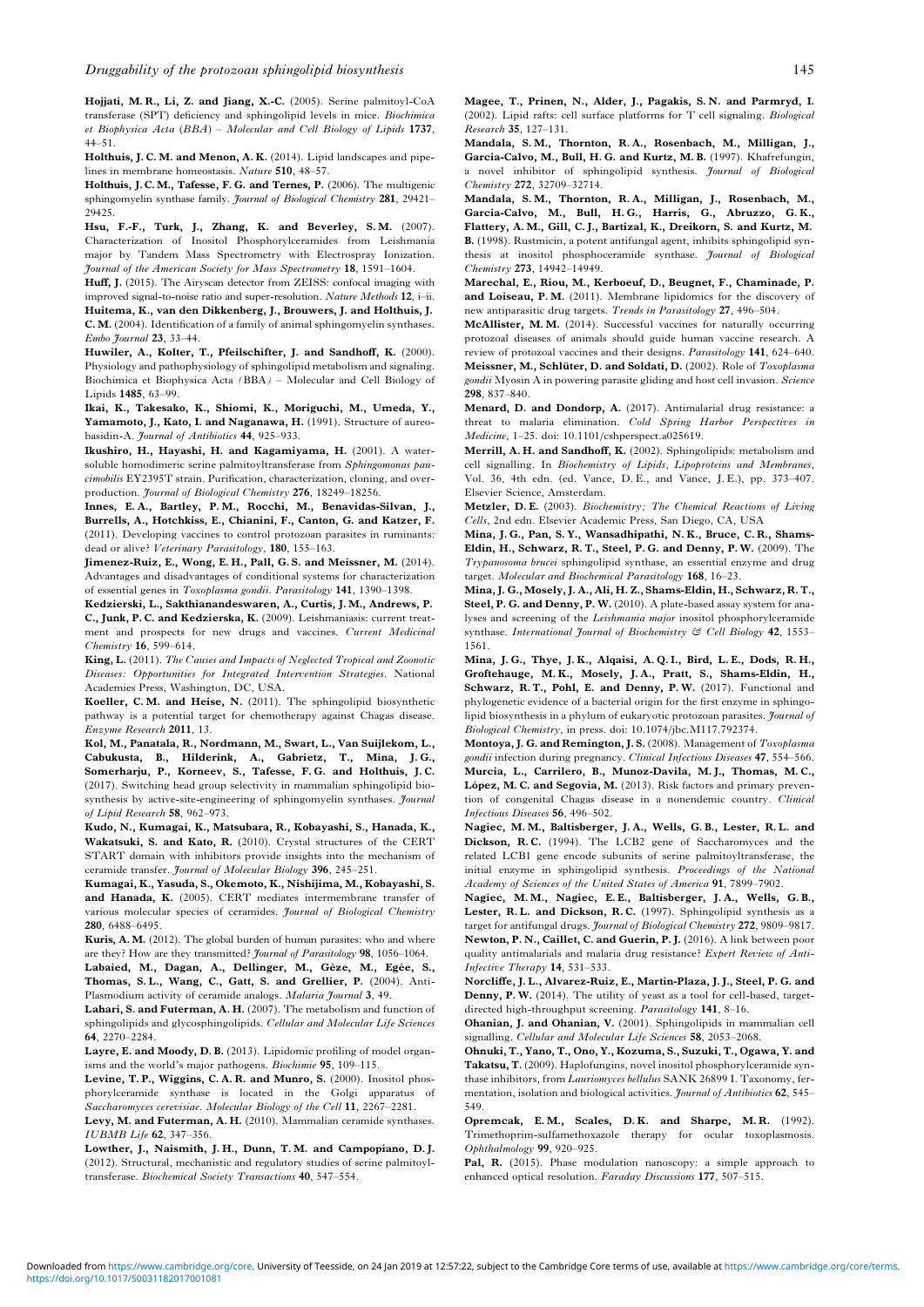<span id="page-12-0"></span>Pankova-Kholmyansky, I., Dagan, A., Gold, D., Zaslavsky, Z., Skutelsky, E., Gatt, S. and Flescher, E. (2003). Ceramide mediates growth inhibition of the Plasmodium falciparum parasite. Cellular and Molecular Life Science 60, 577–587.

Paquet, C. and Yudin, M. H. (2013). Toxoplasmosis in pregnancy: prevention, screening, and treatment. Journal of Obstetrics and Gynaecology Canada 35, 78–81.

Parija, S. C. (2016). Drug resistance in malaria: a predicament. Tropical Parasitology 6, 1.

Park, J.W., Park, W.J. and Futerman, A.H. (2014). Ceramide synthases as potential targets for therapeutic intervention in human diseases. Biochim Biophys Acta 1841, 671–681.

Pata, M. O., Hannun, Y. A. and Ng, C. K.-Y. (2010). Plant sphingolipids: decoding the enigma of the Sphinx. New Phytologist 185, 611–630.

Patnaik, P. K., Field, M. C., Menon, A. K., Cross, G. A., Yee, M. C. and Butikofer, P. (1993). Molecular species analysis of phospholipids from Trypanosoma brucei bloodstream and procyclic forms. Molecular and Biochemical Parasitology 58, 97–105.

Pettus, B. L., Chalfant, C. E. and Hannun, Y. A. (2002). Ceramide in apoptosis: an overview and current perspectives. Biochimica et Biophysica Acta (BBA) – Molecular and Cell Biology of Lipids 1585, 114–125.

Pewzner-Jung, Y., Ben-Dor, S. and Futerman, A. H. (2006). When do Lasses (longevity assurance genes) become CerS (ceramide synthases)?: Insights into the regulation of ceramide synthesis. Journal of Biological Chemistry 281, 25001–25005.

Pieperhoff, M. S., Pall, G. S., Jimenez-Ruiz, E., Das, S., Melatti, C., Gow, M., Wong, E. H., Heng, J., Muller, S., Blackman, M. J. and Meissner, M. (2015). Conditional U1 gene silencing in Toxoplasma gondii. Plos ONE 10, 24.

Pierce, S. K. (2002). Lipid rafts and B-cell activation. Nature Reviews Immunology 2, 96–105.

Pratt, S., Wansadhipathi-Kannangara, N. K., Bruce, C. R., Mina, J. G., Shams-Eldin, H., Casas, J., Hanada, K., Schwarz, R. T., Sonda, S. and Denny, P. W. (2013). Sphingolipid synthesis and scavenging in the intracellular apicomplexan parasite, Toxoplasma gondii. Molecular and Biochemical Parasitology 187, 43–51.

Pruett, S. T., Bushnev, A., Hagedorn, K., Adiga, M., Haynes, C. A., Sullards, M. C., Liotta, D. C. and Merrill, A. H. (2008). Thematic review series: sphingolipids – biodiversity of sphingoid bases ('sphingosines') and related amino alcohols. *Journal of Lipid Research* 49, 1621–1639. Quiñones, W., Urbina, J. A., Dubourdieu, M. and Luis Concepción, J. (2004). The glycosome membrane of Trypanosoma cruzi epimastigotes: protein and lipid composition. Experimental Parasitology 106, 135–149.

Raas-Rothschild, A., Pankova-Kholmyansky, I., Kacher, Y. and Futerman, A. H. (2004). Glycosphingolipidoses: beyond the enzymatic defect. Glycoconjugate Journal 21, 295-304.

Ramakrishnan, S., Serricchio, M., Striepen, B. and Bütikofer, P. (2013). Lipid synthesis in protozoan parasites: a comparison between kinetoplastids and apicomplexans. Progress in Lipid Research 52, 488–512.

Raman, M. C., Johnson, K. A., Yard, B. A., Lowther, J., Carter, L. G., Naismith, J. H. and Campopiano, D. J. (2009). The external aldimine form of serine palmitoyltransferase: structural, kinetic, and spectroscopic analysis of the wild-type enzyme and HSAN1 mutant mimics. Journal of Biological Chemistry 284, 17328–17339.

Ramaprasad, A., Mourier, T., Naeem, R., Malas, T. B., Moussa, E., Panigrahi, A., Vermont, S. J., Otto, T. D., Wastling, J. and Pain, A. (2015). Comprehensive evaluation of Toxoplasma gondii VEG and Neospora caninum LIV genomes with tachyzoite stage transcriptome and proteome defines Novel transcript features. Plos ONE 10, e0124473.

Ramstedt, B. and Slotte, J.P. (2002). Membrane properties of sphingomyelins. Febs Letters 531, 33–37.

Rao, R. P., Scheffer, L., Srideshikan, S. M., Parthibane, V., Kosakowska-Cholody, T., Masood, M. A., Nagashima, K., Gudla, P., Lockett, S., Acharya, U. and Acharya, J. K. (2014). Ceramide transfer protein deficiency compromises organelle function and leads to senescence in primary cells. Plos ONE 9, e92142.

Richmond, G. S., Gibellini, F., Young, S. A., Major, L., Denton, H., Lilley, A. and Smith, T. K. (2010). Lipidomic analysis of bloodstream and procyclic form Trypanosoma brucei. Parasitology 137, 1357–1392.

Rieckmann, K. and Cheng, Q. (2002). Pyrimethamine-sulfadoxine resistance in Plasmodium falciparum must be delayed in Africa. Trends in Parasitology 18, 293.

Romano, J. D., Sonda, S., Bergbower, E., Smith, M. E. and Coppens, I. (2013). Toxoplasma gondii salvages sphingolipids from the host Golgi through the rerouting of selected Rab vesicles to the parasitophorous vacuole. Molecular Biology of the Cell 24, 1974–1995.

Rovina, P., Schanzer, A., Graf, C., Mechtcheriakova, D., Jaritz, M. and Bornancin, F. (2009). Subcellular localization of ceramide kinase and ceramide kinase-like protein requires interplay of their Pleckstrin Homology domain-containing N-terminal regions together with C-terminal domains. Biochimica Et Biophysica Acta-Molecular and Cell Biology of Lipids 1791, 1023–1030.

Ryan, U. and Hijjawi, N. (2015). New developments in Cryptosporidium research. International Journal for Parasitology 45, 367-373.

Sandmeier, E., Hale, T. I. and Christen, P. (1994). Multiple evolutionary origin of pyridoxal-5′-phosphate-dependent amino acid decarboxylases. European Journal of Biochemistry 221, 997-1002.

Sandosham, A. A., Eyles, D. E. and Montgomery, R. (1964). Drugresistance in falciparum malaria in South-East Asia. Medicinal Journal of Malayasia 18, 172–183.

Schmidt, T.J., Khalid, S.A., Romanha, A.J., Alves, T.M., Biavatti, M. W., Brun, R., Da Costa, F. B., de Castro, S. L., Ferreira, V. F., de Lacerda, M. V. G., Lago, J. H. G., Leon, L. L., Lopes, N. P., Amorim, R. C. D., Niehues, M., Ogungbe, I. V., Pohlit, A. M., Scotti, M. T., Setzer, W. N., Soeiro, M. D. C., Steindel, M. and Tempone, A.G. (2012). The potential of secondary metabolites from plants as drugs or leads against protozoan neglected diseases – part I. Current Medicinal Chemistry 19, 2128–2175.

Ségui, B., Andrieu-Abadie, N., Jaffrézou, J.-P., Benoist, H. and Levade, T. (2006). Sphingolipids as modulators of cancer cell death: potential therapeutic targets. Biochimica et Biophysica Acta (BBA) – Biomembranes 1758, 2104–2120.

Serpeloni, M., Jimenez-Ruiz, E., Vidal, N. M., Kroeber, C., Andenmatten, N., Lemgruber, L., Morking, P., Pall, G. S., Meissner, M. and Avila, A. R. (2016). UAP56 is a conserved crucial component of a divergent mRNA export pathway in *Toxoplasma gondii*. Molecular Microbiology 102, 672–689.

Sevova, E. S., Goren, M. A., Schwartz, K. J., Hsu, F. F., Turk, J., Fox, B. G. and Bangs, J. D. (2010). Cell-free synthesis and functional characterization of sphingolipid synthases from parasitic trypanosomatid protozoa. Journal of Biological Chemistry 285, 20580-20587.

Sheridan, C. (2011). Industry continues dabbling with open innovation models. Nature Biotechnology 29, 1063–1065.

Sidik, S. M., Huet, D., Ganesan, S. M., Huynh, M.-H., Wang, T., Nasamu, A. S., Thiru, P., Saeij, J. P. J., Carruthers, V. B., Niles, J. C. and Lourido, S. (2016). A genome-wide CRISPR screen in toxoplasma identifies essential apicomplexan genes. Cell 166, 1423–1435.e1412.

Sims, P.F.G. (2009). Drug Resistance in Toxoplasma gondii. In Antimicrobial Drug Resistance: Clinical and Epidemiological Aspects (ed. Mayers, D. L.), pp. 1121–1126. Humana Press, Totowa, NJ.

Smith, T. K. and Bütikofer, P. (2010). Lipid metabolism in Trypanosoma brucei. Molecular and Biochemical Parasitology 172, 66–79.

Sonda, S., Sala, G., Ghidoni, R., Hemphill, A. and Pieters, J. (2005). Inhibitory effect of Aureobasidin A on Toxoplasma gondii. Antimicrobial Agents and Chemotherapy 49, 1794–1801.

Soto, J. and Berman, J. (2006). Treatment of New World cutaneous leishmaniasis with miltefosine. Transactions of the Royal Society of Tropical Medicine and Hygiene 100, S34–S40.

Sow, S. O., Muhsen, K., Nasrin, D., Blackwelder, W. C., Wu, Y., Farag, T. H., Panchalingam, S., Sur, D., Zaidi, A. K. M., Faruque, A. S. G., Saha, D., Adegbola, R., Alonso, P. L., Breiman, R.F., Bassat, Q., Tamboura, B., Sanogo, D., Onwuchekwa, U., Manna, B., Ramamurthy, T., Kanungo, S., Ahmed, S., Qureshi, S., Quadri, F., Hossain, A., Das, S. K., Antonio, M., Hossain, M. J., Mandomando, I., Nhampossa, T., Acácio, S., Omore, R., Oundo, J. O., Ochieng, J. B., Mintz, E. D., O'Reilly, C. E., Berkeley, L. Y., Livio, S., Tennant, S. M., Sommerfelt, H., Nataro, J. P., Ziv-Baran, T., Robins-Browne, R. M., Mishcherkin, V., Zhang, J., Liu, J., Houpt, E. R., Kotloff, K. L. and Levine, M. M. (2016). The burden of cryptosporidium diarrheal disease among children <24 months of age in Moderate/High Mortality Regions of Sub-Saharan Africa and South Asia, utilizing data from the Global Enteric Multicenter Study (GEMS). PLOS Neglected Tropical Diseases 10, e0004729.

Spassieva, S., Seo, J. G., Jiang, J. C., Bielawski, J., Alvarez-Vasquez, F., Jazwinski, S. M., Hannun, Y. A. and Obeid, L. M. (2006). Necessary role for the Lag1p motif in (dihydro)ceramide synthase activity. Journal of Biological Chemistry 281, 33931–33938.

Sugi, T., Kato, K. and Weiss, L. M. (2016). An improved method for introducing site-directed point mutation into the Toxoplasma gondii genome using CRISPR/Cas9. Parasitology International 65, 558-562.

Sugimoto, Y., Sakoh, H. and Yamada, K. (2004). IPC synthase as a useful target for antifungal drugs. Current Drug Targets Infectious Disorders 4, 311–322.